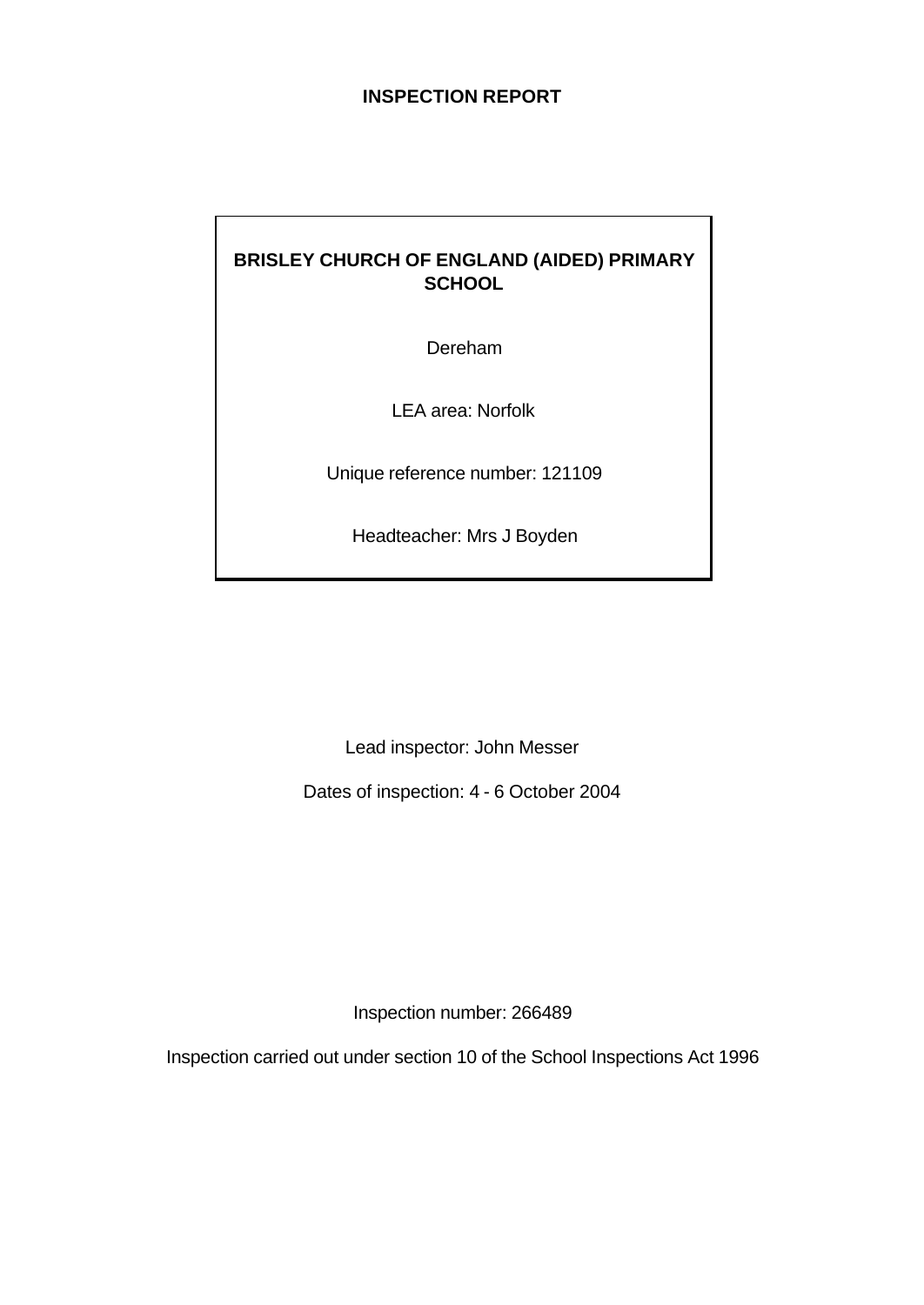© Crown copyright 2004

This report may be reproduced in whole or in part for non-commercial educational purposes, provided that all extracts quoted are reproduced verbatim without adaptation and on condition that the source and date thereof are stated.

Further copies of this report are obtainable from the school. Under the School Inspections Act 1996, the school must provide a copy of this report and/or its summary free of charge to certain categories of people. A charge not exceeding the full cost of reproduction may be made for any other copies supplied.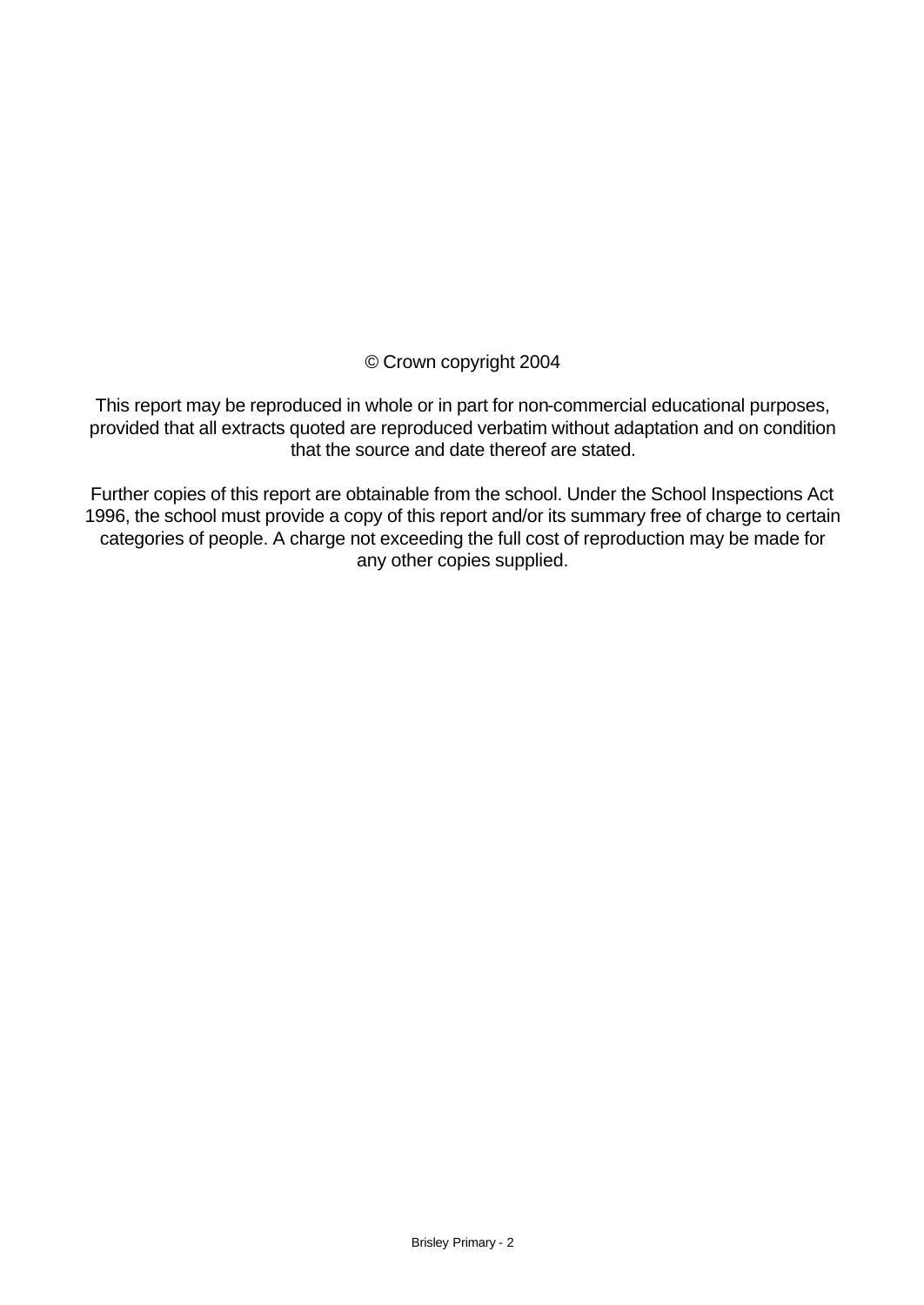# **INFORMATION ABOUT THE SCHOOL**

| Type of school:             |    | Primary |                                          |  |
|-----------------------------|----|---------|------------------------------------------|--|
| School category:            |    |         | Voluntary aided                          |  |
| Age range of pupils:        |    |         | $4 - 11$                                 |  |
| Gender of pupils:           |    |         | Mixed                                    |  |
| Number on roll:             |    |         | 78                                       |  |
| School address:             |    |         | School Road<br><b>Brisley</b><br>Dereham |  |
| Postcode:                   |    |         | <b>Norfolk</b><br><b>NR20 5LH</b>        |  |
| Telephone number:           |    |         | 01362 668350                             |  |
| Fax number:                 |    |         | 01362 668648                             |  |
| Appropriate authority:      |    |         | Governing body                           |  |
| Name of chair of governors: |    |         | <b>Mr David Steele</b>                   |  |
| Date<br>inspection:         | Ωf |         | previous 01/03/1999                      |  |

# **CHARACTERISTICS OF THE SCHOOL**

This village primary school has 70 full-time pupils on roll and a further 8 part-time children in the reception year who attend for just the morning sessions. The school is much smaller than other primary schools. The school has three classes and most pupils come from the village and the surrounding area although a high proportion, nearly a third, comes from further afield through parental choice. Nearly all pupils are from white English speaking families; there are several pupils from Holland who speak Dutch but who are also fluent in English. Four per cent of pupils are entitled to free school meals, which is below the national average. Most pupils come from broadly average socio-economic backgrounds. Attainment on entry to the school is generally below average but there is a very wide range of ability in each year group. The proportion of full-time pupils on the school's register of special educational needs, 15 per cent, is broadly in line with the national average. However, the proportion who have a Statement of Special Educational Needs, because they have more serious learning difficulties, is above the national average and last year was well above. The proportion of pupils with special educational needs is now much higher than at the time of the last inspection. Most of these have moderate learning difficulties. An above average proportion of pupils enters and leave the school partway through this phase of their education, especially in Years 3 to 6. The school received a School Achievement Award in 2000 in recognition of improved national test results for pupils in Year 6.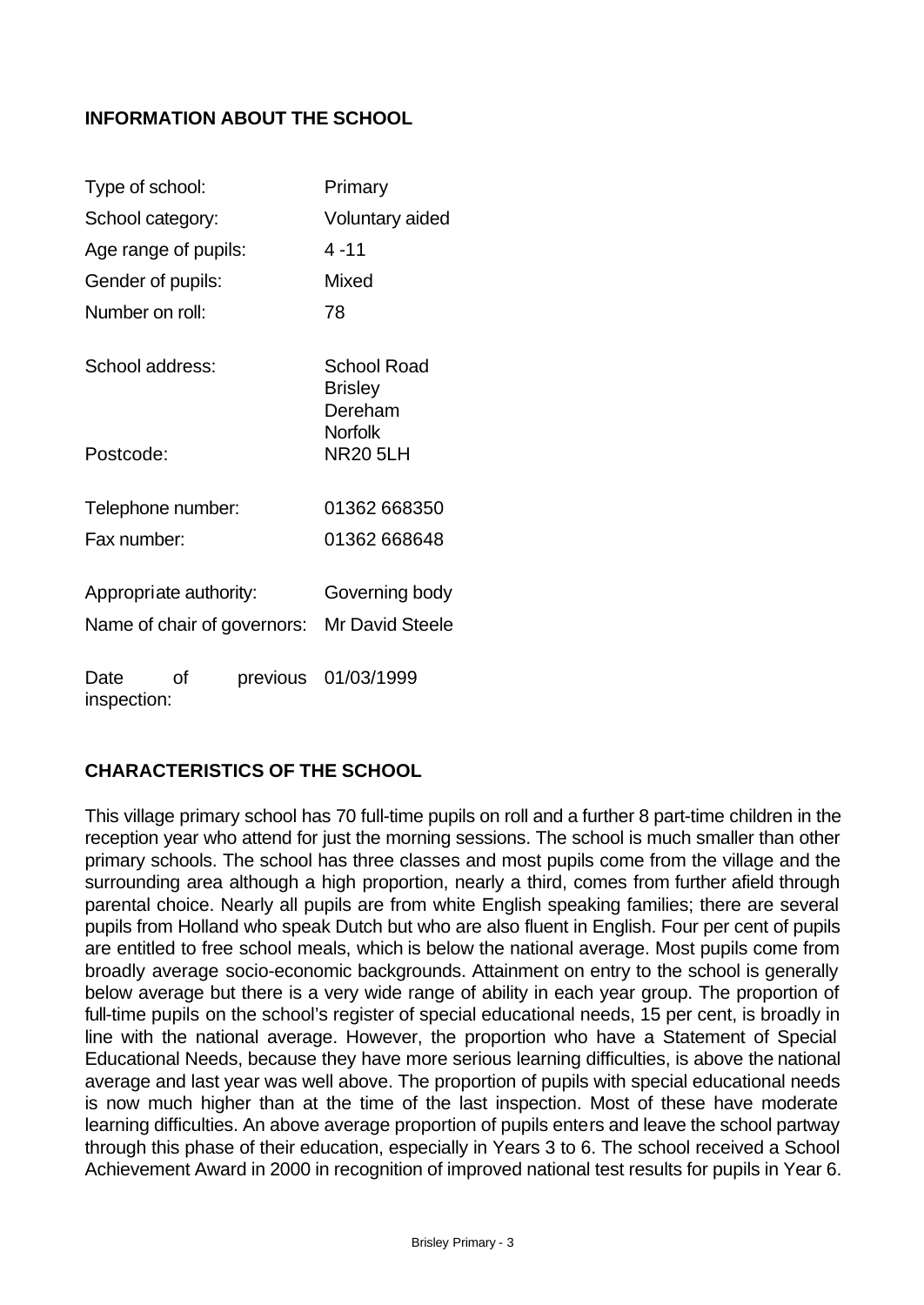## **INFORMATION ABOUT THE INSPECTION TEAM**

| <b>Members of the inspection team</b> |                       |                | <b>Subject responsibilities</b>                                                                                                                            |
|---------------------------------------|-----------------------|----------------|------------------------------------------------------------------------------------------------------------------------------------------------------------|
| 15477                                 | John Messer           | Lead inspector | Stage,<br>Foundation<br>The<br>mathematics, science, art and<br>design, design and technology,<br>French, English as an additional<br>language.            |
| 9561                                  | <b>Husain Aktar</b>   | Lay inspector  |                                                                                                                                                            |
| 23385                                 | <b>Suzanne Gerred</b> | Team inspector | information<br>English,<br>and<br>communication<br>technology,<br>history,<br>music,<br>geography,<br>physical education,<br>special<br>educational needs. |

The inspection contractor was:

Serco QAA Herringston Barn **Herringston Dorchester Dorset** DT2 9PU

Any concerns or complaints about the inspection or the report should be made initially to the inspection contractor. The procedures are set out in the leaflet *'Complaining about Ofsted Inspections'*, which is available from Ofsted Publications Centre (telephone 07002 637833) or Ofsted's website (www.ofsted.gov.uk).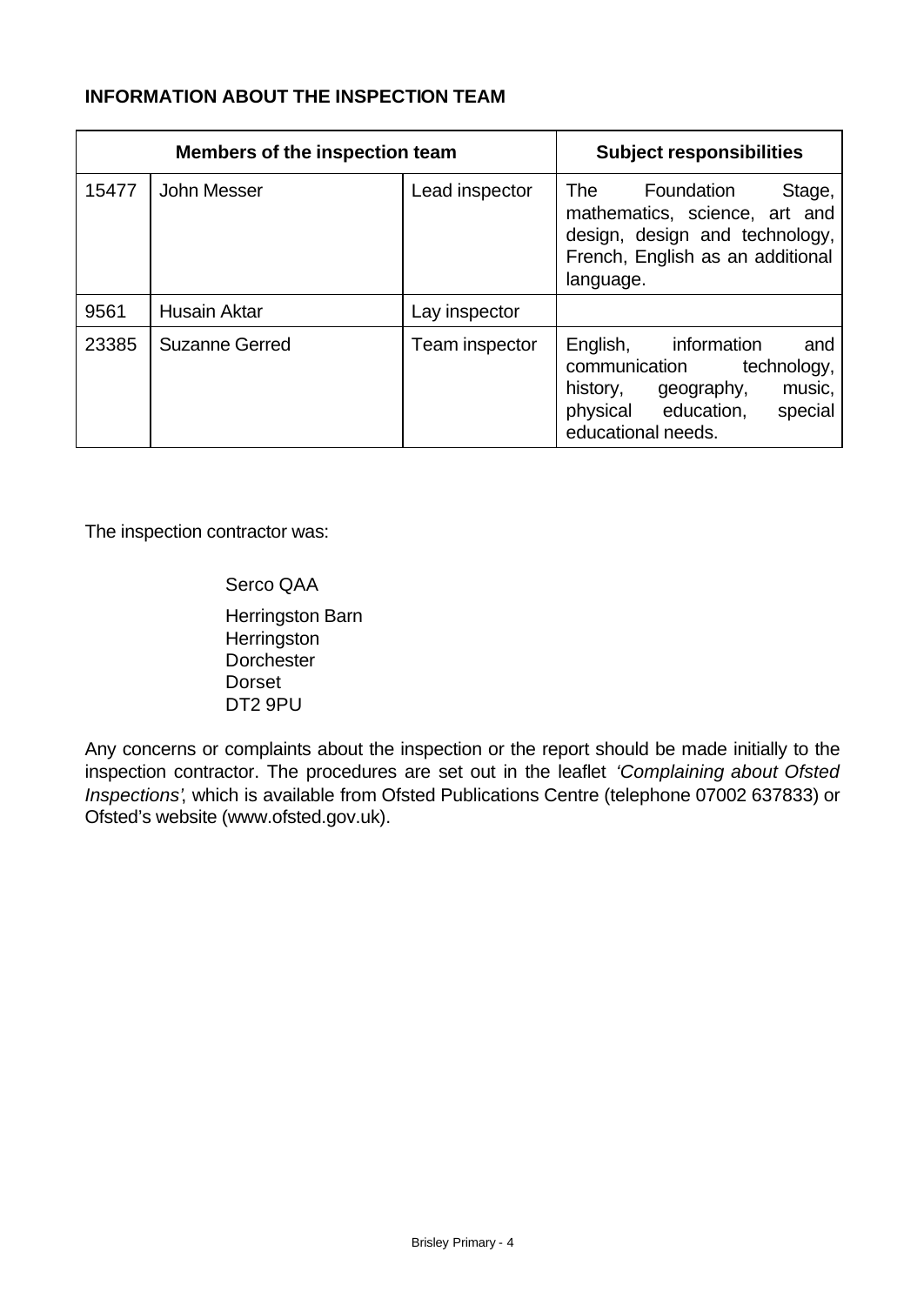# **REPORT CONTENTS**

|                                                                                                                                    | Page |
|------------------------------------------------------------------------------------------------------------------------------------|------|
| <b>PART A: SUMMARY OF THE REPORT</b>                                                                                               | 6    |
| <b>PART B: COMMENTARY ON THE MAIN INSPECTION FINDINGS</b>                                                                          |      |
| <b>STANDARDS ACHIEVED BY PUPILS</b>                                                                                                | 9    |
| Standards achieved in areas of learning and subjects                                                                               |      |
| Pupils' attitudes, values and other personal qualities                                                                             |      |
| <b>QUALITY OF EDUCATION PROVIDED BY THE SCHOOL</b>                                                                                 | 12   |
| Teaching and learning<br>The curriculum<br>Care, guidance and support<br>Partnership with parents, other schools and the community |      |
| <b>LEADERSHIP AND MANAGEMENT</b>                                                                                                   | 19   |
| <b>PART C: THE QUALITY OF EDUCATION IN AREAS OF LEARNING</b><br><b>AND SUBJECTS</b>                                                | 21   |
| AREAS OF LEARNING IN THE FOUNDATION STAGE                                                                                          |      |
| <b>SUBJECTS IN KEY STAGES 1 and 2</b>                                                                                              |      |
| <b>PART D: SUMMARY OF THE MAIN INSPECTION JUDGEMENTS</b>                                                                           | 35   |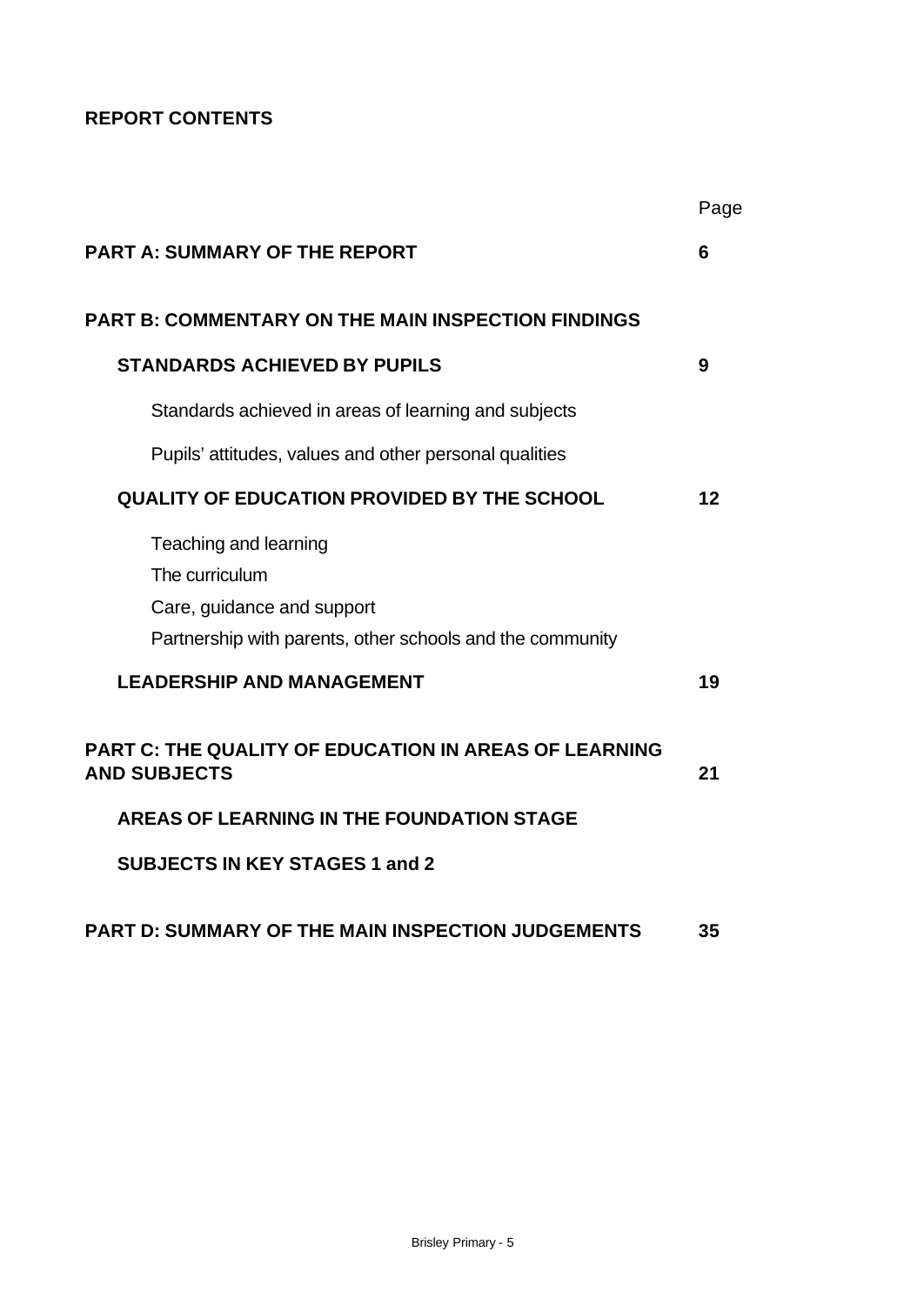# **PART A: SUMMARY OF THE REPORT**

# **OVERALL EVALUATION**

This is a **good** school that provides an effective education for its pupils. The curriculum is broad and well balanced. Teaching is good and as a result pupils achieve well. Pupils are very well behaved and have very good attitudes to learning. The leadership and management of the school are good and the governing body provides constructive support. The school gives good value for money.

The school's main strengths and weaknesses are:

- Pupils' achievement is good and by the end of Year 6 most attain standards that are above average in English, mathematics and science.
- Pupils enjoy reading, have a good knowledge of children's literature and attain standards that are well above average by the end of Year 6.
- Teaching is good and teachers encourage a business-like approach to learning so that pupils tackle their work seriously and with enthusiasm.
- The ethos of the school is very good; relationships are excellent and strongly promote pupils' happiness and well-being.
- The school is very good at providing for pupils' widely varying learning needs and at nurturing individuals, especially those who are insecure or who are newcomers to the school.
- The pupils' very good behaviour and their very positive attitudes to work help them to learn effectively.
- There is scope for further improvement in the role of subject leaders, especially in the monitoring of pupils' achievement and the setting of challenging targets.
- Teachers do not always ensure that classroom assistants use their time effectively to support pupils' learning.
- Resources to support teaching and barning for children in the reception class and for information and communication technology (ICT) across the school are inadequate, and the library has too few non-fiction books for pupils to develop research skills.

Improvement since the last inspection has been good. The school has successfully tackled most of the issues raised in the last inspection report. Overall the standards that pupils attain are significantly higher than reported at the time of the last inspection, including standards in ICT, which was an area of weakness. School development planning is much better than it was and management responsibilities have been allocated appropriately. Good performance management systems have been introduced. The quality of teaching has improved markedly. Lesson planning has improved and is based on a detailed set of curricular plans that promote full coverage of the National Curriculum.

## **STANDARDS ACHIEVED**

| Results in National<br>Curriculum tests at the end |      | similar schools |      |      |
|----------------------------------------------------|------|-----------------|------|------|
| of Year 6, compared with:                          | 2002 | 2003            | 2004 | 2004 |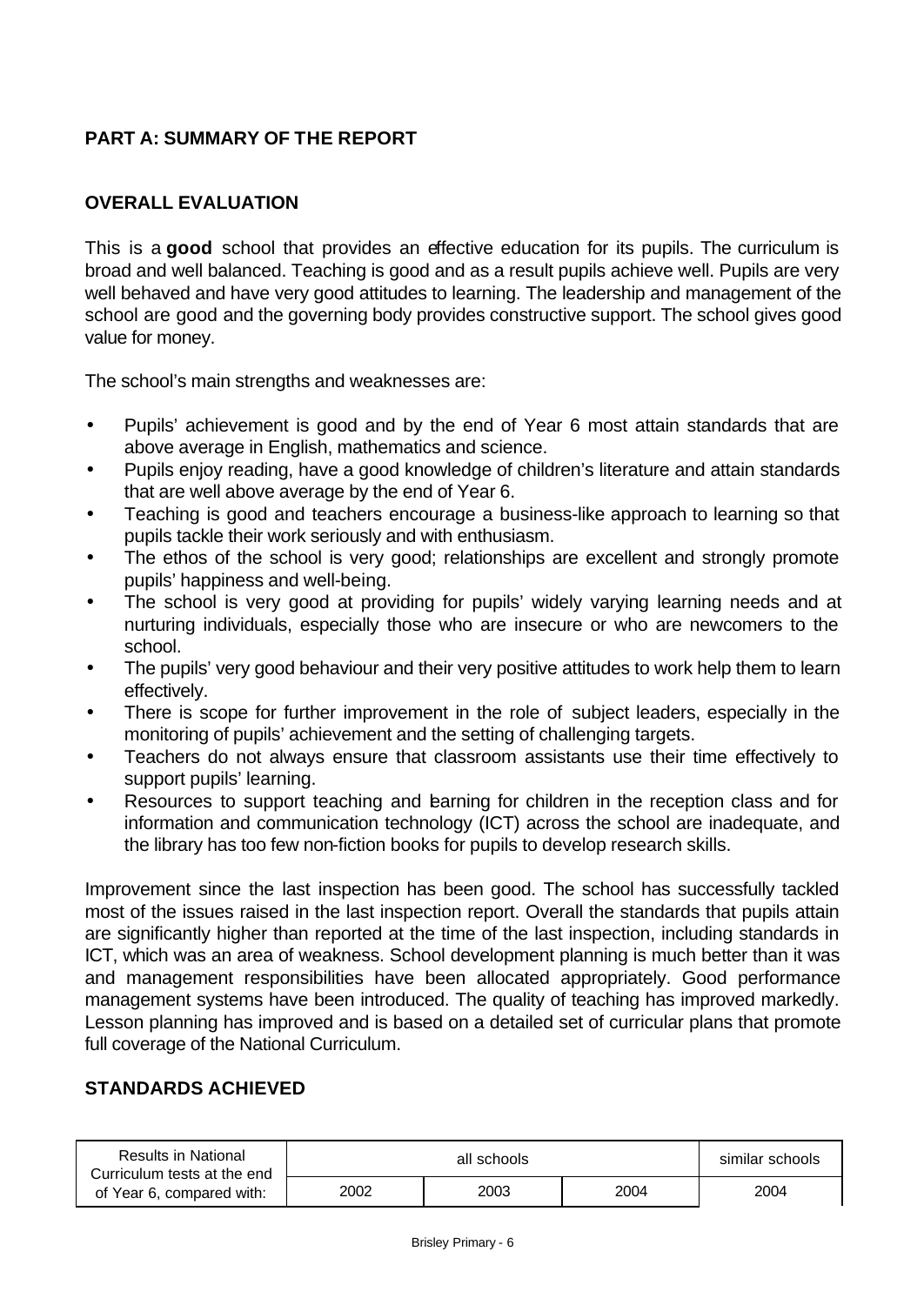| English     |  |  |
|-------------|--|--|
| mathematics |  |  |
| science     |  |  |

*Key: A - well above average; B – above average; C – average; D – below average; E – well below average Similar schools are those whose pupils attained similarly at the end of Year 2.*

Pupils' **achievement** is **good** overall. Pupils achieve well in the Foundation Stage and most are likely to attain the goals children are expected to reach by the end of reception. Pupils' achievement is good in Years 1 and 2 and in Years 3 to 6. All groups of pupils, including those with special educational needs, those who speak Dutch at home and the more able pupils, achieve well. The school's performance in national tests varies widely from year to year and reflects the wide variations in the characteristics of each year group. Great caution is needed when interpreting the comparative data because the very small number of pupils involved means that a single pupil can have a substantial effect on the school's overall grading. Also the proportion of pupils with special educational needs varies from year to year. Pupils currently in Year 2 are likely to attain standards that are above average in reading and mathematics by the end of the year, and average in writing, science and ICT. By the end of Year 6 pupils are likely to attain standards that are above average in writing, mathematics and science, well above average in reading and average in ICT

**Pupils' personal qualities** are **very good;** their spiritual, moral, social and cultural development is very good. They have very good attitudes to their work and have high levels of self-confidence and maturity. Behaviour is very good. Relationships are excellent pupils work and play happily together. Attendance is good.

## **QUALITY OF EDUCATION**

The school provides a **good quality of education.** The quality of **teaching** and learning is **good**. The teaching seen in lessons for children in reception was good. It was good for pupils in Years 1 and 2. It was good, often very good and sometimes excellent in Years 3 to 6. Teachers work hard to provide a good quality of education and to promote effective learning for all pupils. Pupils' very positive attitudes to work, and their very good behaviour, support their learning well. Classroom assistants generally make a valuable contribution to the quality of learning but in some classes they are not as effective as they might be if given greater direction. The good quality of care and guidance help to foster self-esteem and confidence, which contribute to pupils' successful learning. Accommodation is satisfactory but the level of resources is inadequate in the reception class and in ICT and this constrains learning in these areas of the curriculum.

## **LEADERSHIP AND MANAGEMENT**

The **leadership and management** of the school are **good**. The headteacher's effective leadership helps to ensure that the school runs efficiently. There is a strong sense of teamwork and a commitment to continuing improvement and raising standards. The governing body is effective and gives good support, ensuring that all statutory requirements are met. Finances are managed well and are directed towards the most important areas of priority. Responsibility for managing the curriculum has been delegated appropriately but the school has identified the need to further develop the role of subject leaders. Several have been in post for a very short time and have not yet had much opportunity to have an impact on raising standards.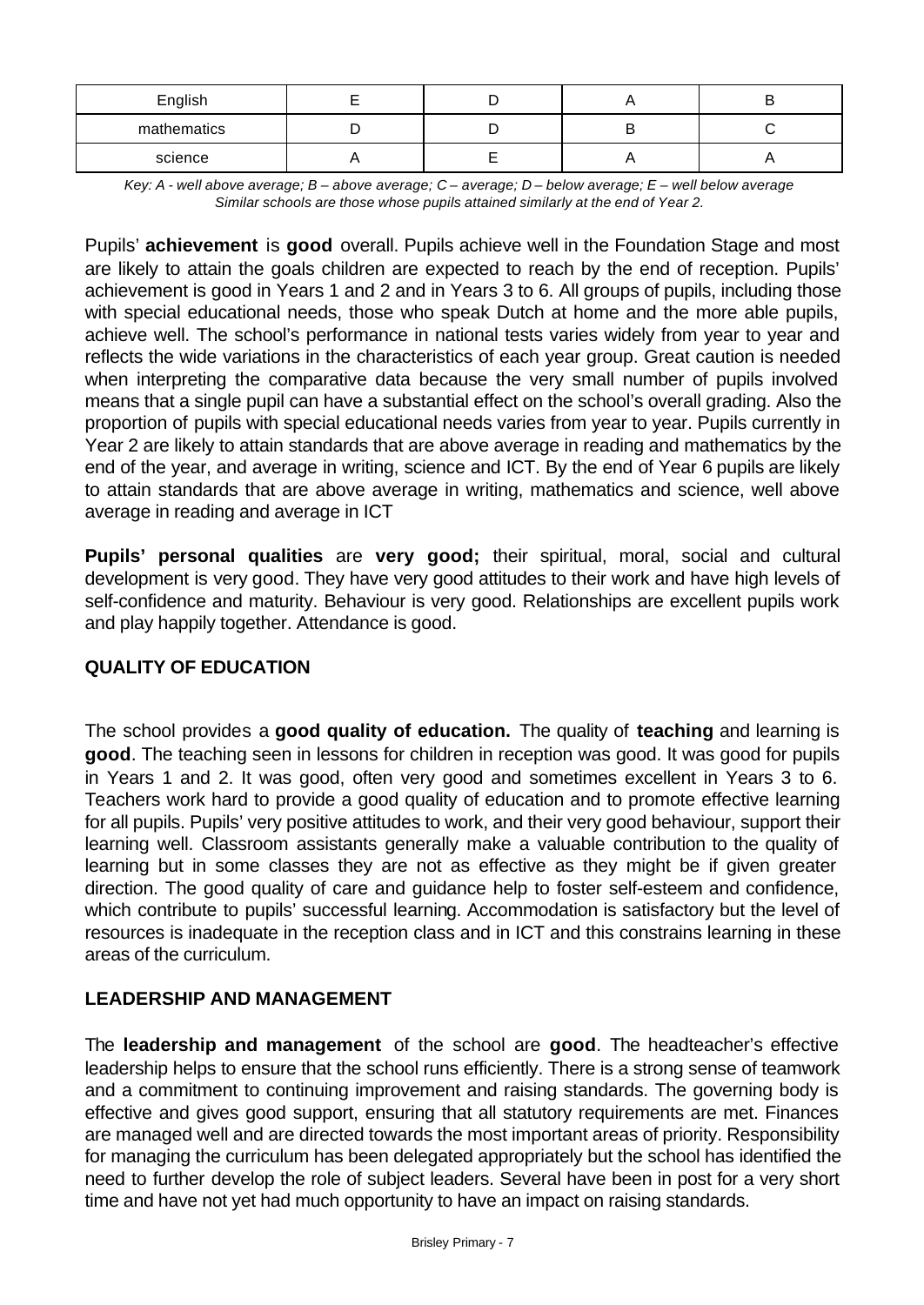# **PARENTS' AND PUPILS' VIEWS OF THE SCHOOL**

The overwhelming majority of parents who returned questionnaires expressed satisfaction with the education that the school provides for their children. Pupils are pleased with their school and are proud to be members of the school community. They particularly like sporting activities.

### **IMPROVEMENTS NEEDED**

The most important things the school should do to improve are:

- Develop the roles of subject leaders and ensure that they monitor pupils' achievement systematically in order to set challenging targets for all pupils and to pinpoint areas for improvement.
- Provide clearer guidance and training for classroom assistants so that their contribution to the support of pupils' learning is more consistently effective.
- Increase the level of resources to develop the school library, to improve learning opportunities in ICT and to support teaching and learning for children in the Foundation Stage.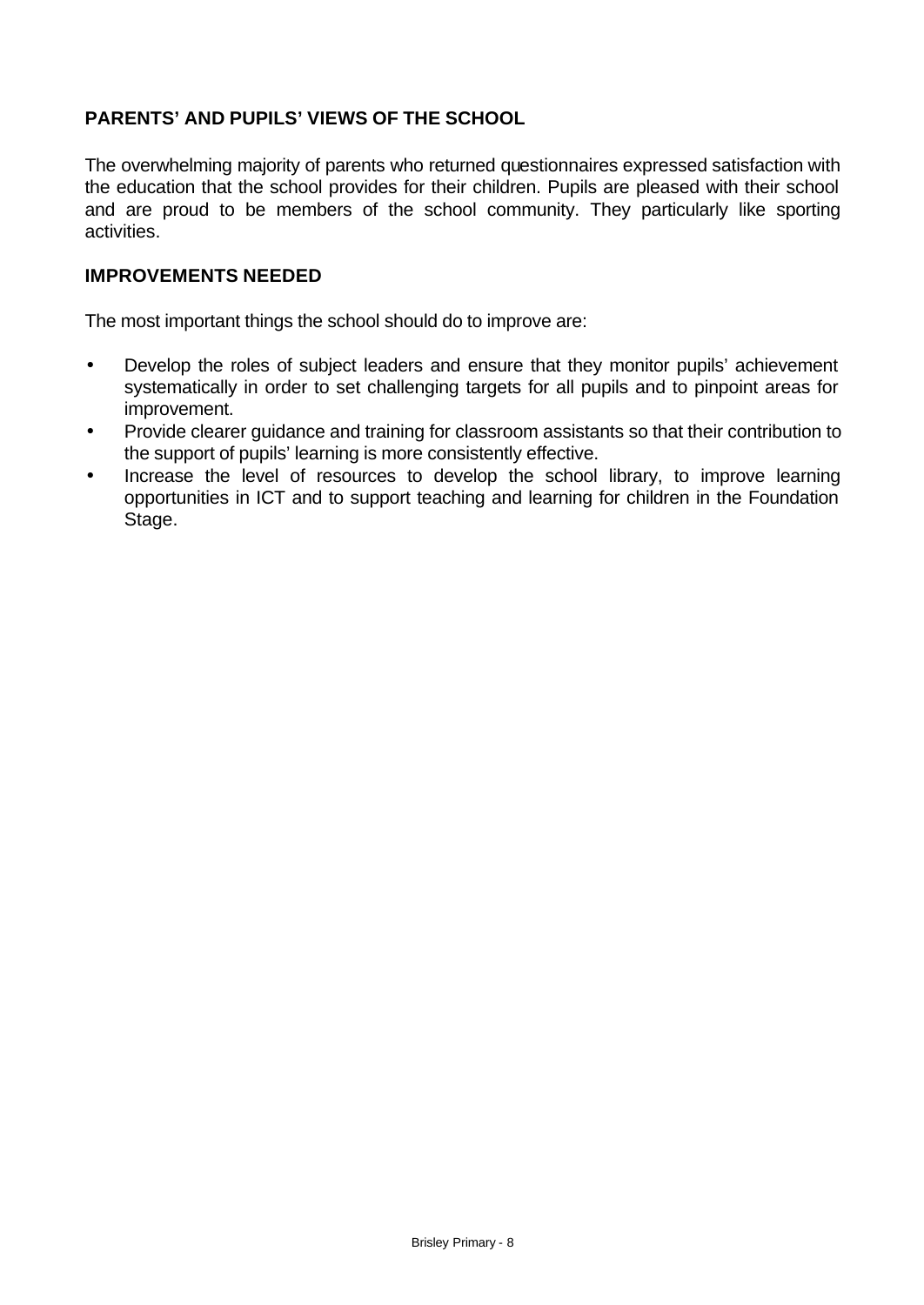# **PART B: COMMENTARY ON THE INSPECTION FINDINGS**

# **STANDARDS ACHIEVED BY PUPILS**

*Achievement is a measure of how well pupils are doing, taking their progress and their capability into account.*

### **Standards achieved in areas of learning and subjects**

Overall achievement is good for all groups of pupils. Children achieve well in the Foundation Stage and most are likely to attain all the early learning goals by the end of reception. Pupils' achievement is good in Years 1 and 2 and most reach above average standards by the end of Year 2. Pupils' achievement is good in Years 3 to 6 and most are likely to attain standards that are above average in most of the subjects inspected by the end of Year 6.

### **Main strengths and weaknesses**

- By the end of Year 6 pupils attain standards in reading that are well above average.
- Pupils' achievement is good and most attain standards that are above average in English and mathematics.
- Teachers do not always place enough emphasis on the need to spell accurately and so pupils' spelling is sometimes below the standard expected.
- A lack of resources inhibits children's achievement in the reception class and pupils' achievement in ICT across the school.
- Pupils achieve well in swimming and attain high standards.

- 1. Children's attainment on entry to the reception class is generally below average but it varies from year to year and there is usually a very wide range of ability within each successive year group that enters the school. Some year groups, such as Year 3 and Year 6, have a high proportion of pupils with special educational needs. This constrains the overall performance of these year groups in national tests. Also a significant proportion of pupils enters and leave the school, especially in Years 3 to 6. This adversely affects the continuity of pupils' learning. Of the nine pupils that took the national tests for pupils in Year 6, for example, five were newcomers to the school.
- 2. Most children are likely to attain the early learning goals by the end of reception in communication, language and literacy as well as in mathematical development. Their achievement in personal, social and emotional development is very good and most are likely to attain the early learning goals in this area of learning well before the end of reception. Resources for creative and physical development are inadequate to support high quality learning and so children do not always achieve as well as they could in these areas. The outdoor learning environment is under-developed and this limits children's learning opportunities and constrains their achievement.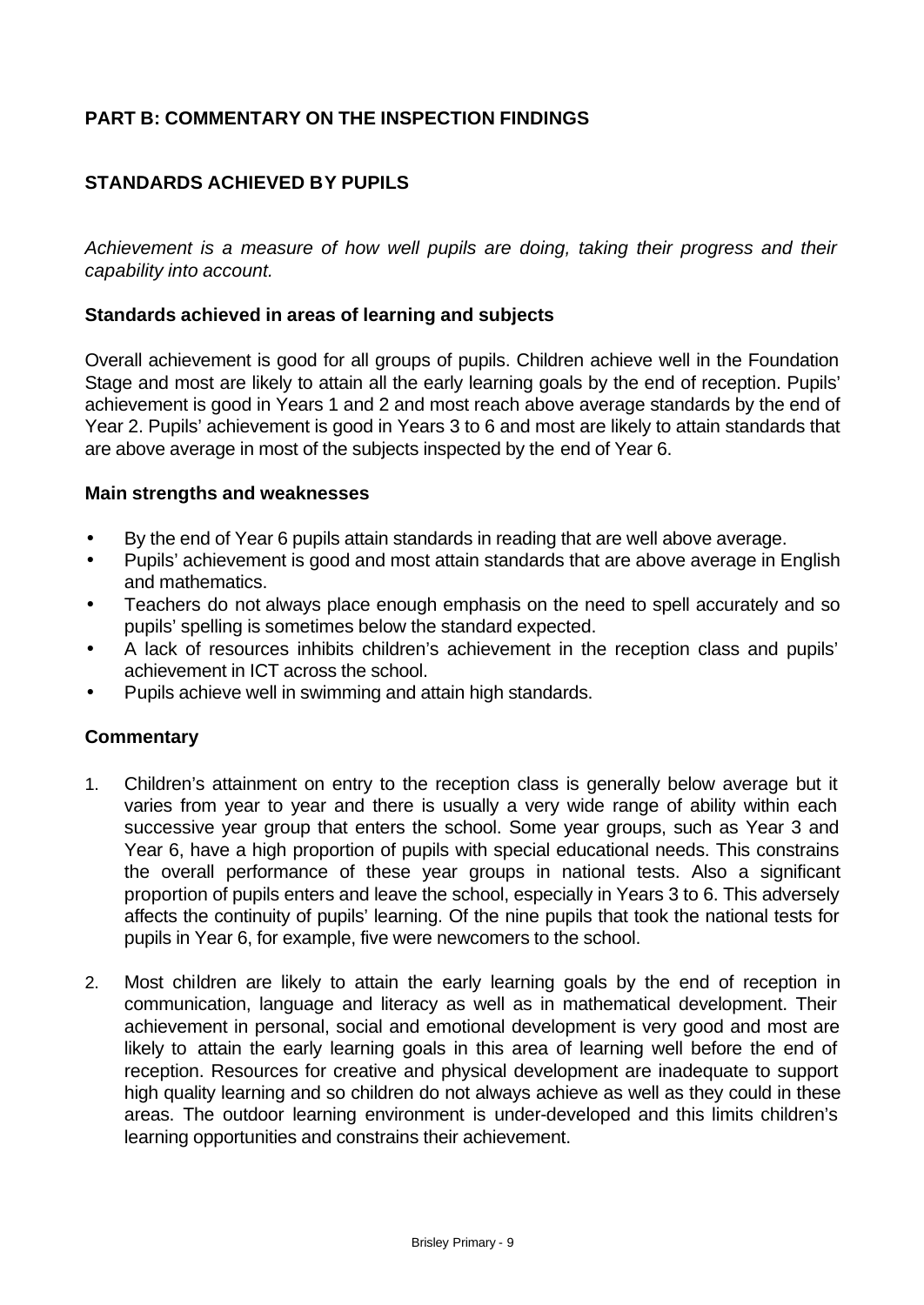*The table shown below gives average points scores for pupils. Each level in the National Curriculum is given 6 points. Pupils are expected to move on one point every term.*

| Standards in: | School results | National results |
|---------------|----------------|------------------|
| reading       | 14.3 (15.2)    | 16.0 (15.7)      |
| writing       | 12.4(15.0)     | 14.8 (14.6)      |
| mathematics   | 16.5 (17.2)    | 16.4 (16.3)      |

*Standards in national tests at the end of Year 2 – average point scores in 2004*

*There were 14 pupils in the year group. Figures in brackets are for the previous year* 

3. In the national tests for pupils in Year 2 in 2004, the school's performance was well below national averages in reading and writing and average in mathematics. Teacher assessments in science indicate that standards were well below average. These results were poorer than the previous year because there was a high proportion of pupils with special educational needs in this year group and these pupils experienced particular difficulties in literacy. Inspection findings indicate that pupils generally achieve well in Years 1 and 2 and that next year standards by the end of Year 2 are likely to be above average in speaking and listening, reading and mathematics and average in writing, science and ICT. This represents good improvement since the last inspection. Handwriting has improved but pupils' spelling is not quite up to the standard expected of pupils in Year 2. Pupils are particularly keen on reading and read a wide range of fiction and non-fiction. In mathematics they enjoy counting in twos and recognise sequences, such as odd and even numbers. They know the names of common two- and threedimensional shapes and use computers to create block graphs of, for example, of favourite colours.

*The table of national test results for pupils in Year 6 in 2004 has been omitted because there were fewer than ten pupils in the group that took the tests.* 

4. Pupils' achievement in Years 3 to 6 is good and it is particularly good for pupils in Years 5 and 6. This reflects the quality of teaching and learning, which is good in Years 3 and 4 and very good and sometimes excellent in Years 5 and 6. In the national tests for pupils in Year 6 in 2004, the school's performance was well above national averages in English and science and above average in mathematics. Inspection findings indicate that standards by the end of Year 6 are likely to be above average in English, mathematics and science. This year's group of pupils in Year 6 has a higher proportion of pupils with special educational needs than last year so some decline in the school's performance is to be expected. Reading is particularly strong and pupils generally attain standards that are well above average. This is because the teacher, who is also the school's literacy coordinator, is knowledgeable and enthusiastic about literature. She makes a good contribution to improvements in the subject. Her enthusiasm is infectious and encourages pupils to read widely and with great eagerness. Not only are they well read but also demonstrate good insight into the relative merits of different authors. One thought that Alan Garner is much better at describing places than characters: 'His characters are rather flat and you never really get to know them, unlike Michael Morporgo's characters. You really feel that you are inside their heads and can see what they see.' Careless spelling sometimes mars the work of pupils in Years 3 and 4. Science is also taught well and the subject is well led by the subject leader. In four of the past five years the school's performance in national tests has been well above average.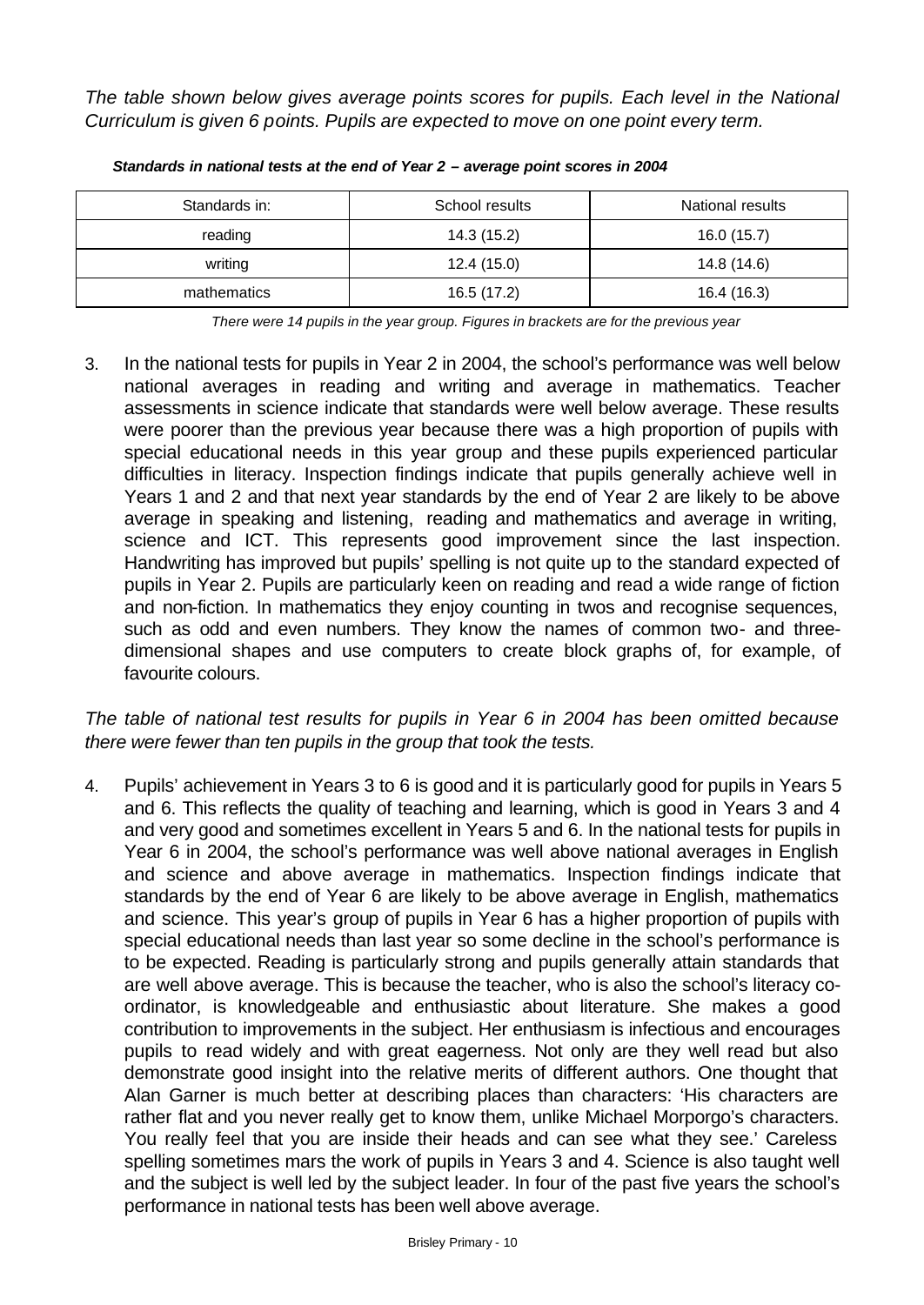- 5. Across the school pupils' achievement in ICT is satisfactory and pupils attain standards that are broadly satisfactory. However, progress is sometimes impeded by lack of adequate software and the unreliability of equipment.
- 6. Pupils with special educational needs achieve as well as other pupils in their class. This is predominantly due partly to the support they receive from teaching assistants and also because teachers gear work to match pupils' particular learning needs. Teachers are acutely aware of each pupil's particular learning requirements and match tasks to pupils' needs so that all experience success and make good progress.
- 7. The whole school goes swimming on Wednesday mornings each week during the autumn term. The teaching sessions are very well organised and pupils' achievement is very good. Most develop into strong swimmers by the end of Year 6. The standards that pupils attain in swimming are higher than is normally found in similar schools.

## **Pupils' attitudes, values and other personal qualities**

Pupils' personal qualities have improved significantly since the previous inspection. Pupils' moral and social development and their behaviour and attitudes are all very good. Their cultural and spiritual development is good. All groups of pupils show these positive qualities. Attendance is good.

### **Main strengths and weaknesses**

- Pupils' interest and participation in learning activities at the school are very good.
- Staff treat pupils with great respect and have high expectations of their behaviour so pupils behave very well and relationships in the school are excellent.

- 8. Pupils develop social skills rapidly and quickly gain a good understanding of moral choices. They are highly motivated to learn and the school's good system of rewards for their efforts helps to maintain a very orderly school community and a happy learning environment. Pupils' good performance in many aspects of school life is suitably rewarded and celebrated, for example, through the prestigious 'tables badge' awarded for learning multiplication tables and awards that are added to the 'tree of achievement'. Pupils engage in 'circle time', a special time set aside to reflect together on school and social issues, which helps to develop an awareness and sensitivity to personal and community matters. Through drama, role play and 'hot seating', pupils focus on right ways to react when frustrated or provoked. In the school council, pupils are developing their understanding of democratic processes and their responsibilities to the school community as well as the community at large. This sense of responsibility is further helped by working as monitors and supporting charities.
- 9. Adults lead by example, and the Christian ethos of the school helps to promote a calm, business-like atmosphere. Pupils develop a very good understanding of the difference between right and wrong. Lessons run smoothly and good learning takes place in most lessons. Outside, pupils play together happily. Respect for others is excellent. Any antisocial behaviour, such as bullying, is not a problem since the school promotes and monitors pupils' personal development very effectively. Pupils themselves are astonished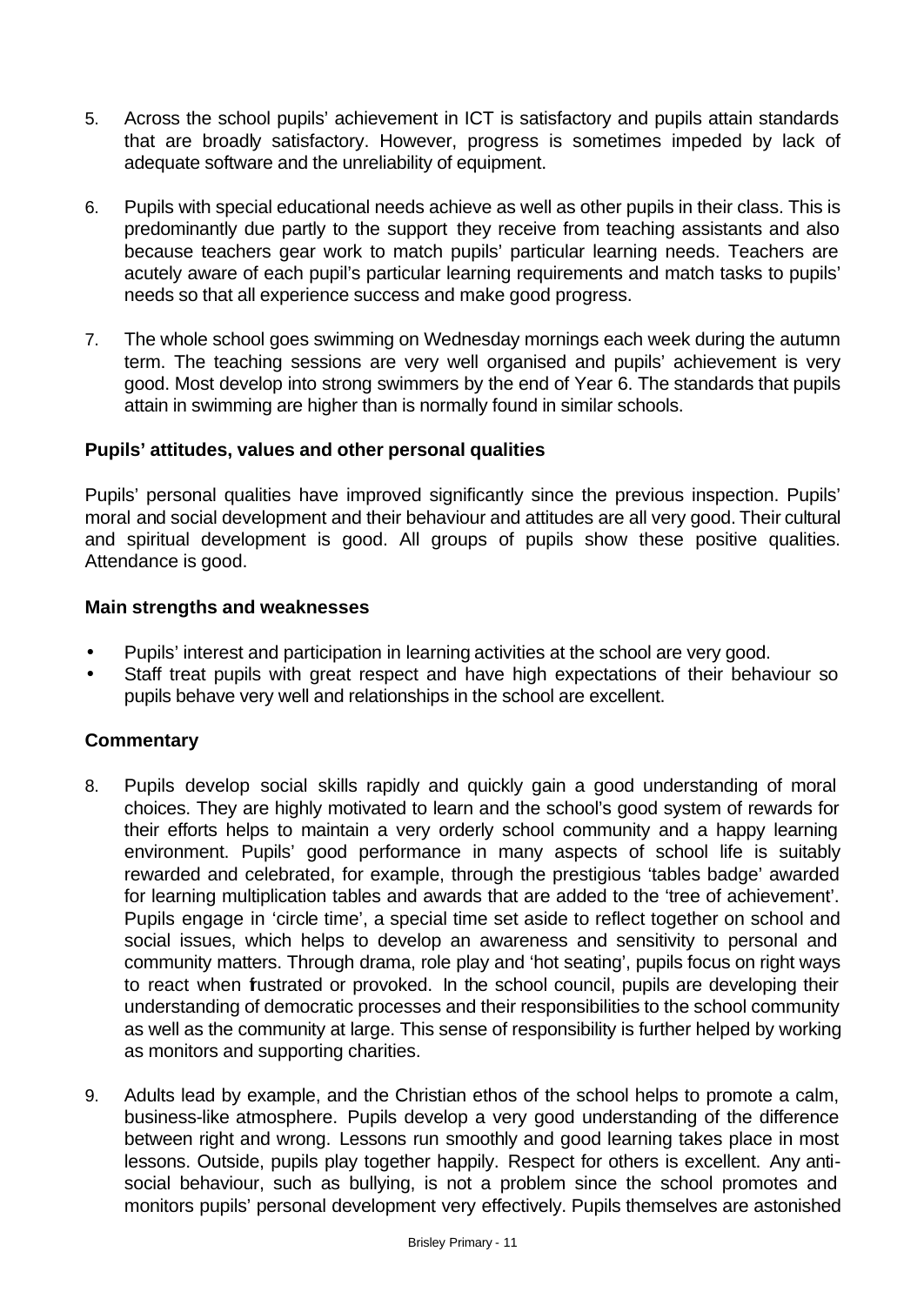if anybody misbehaves and they are quick to remedy potential problems themselves, sensibly and often with exceptional maturity. In the corridor, for example, the monitors whisper quietly, yet sternly, to the youngest children who have not quite grasped the rule of silence when moving from the hall to their classroom. The warm, family atmosphere that has been established in the reception class promotes children's good achievement in the personal, social and emotional area of learning so that most children are on course to attain above the early learning goals before the end of reception.

- 10. Religious education, assemblies and church events contribute to a heightening of pupils' spiritual awareness and enrich their religious experiences. Opportunities for wonder and reflection arise in other areas of the curriculum too, as in science where pupils marvelled at the beautiful symmetry of salt crystals formed after an experiment on evaporation. Performing arts, visits and multicultural events support pupils' cultural development well. Some subjects, such as geography and history, by the nature of their content, also raise pupils' awareness of the diversity of cultures.
- 11. In class, pupils are willing to do their best as in most lessons the work is well matched to their ability and interest. Opportunities to participate in extra-curricular activities, including the music and sports activities and residential trips, extend pupils' learning and help them to become independent and self-reliant. In lessons, pupils approach learning sensibly and have an especially mature attitude to their studies. This is because teachers and support staff maintain high expectations of pupils' social deportment and treat all pupils with appropriate respect. Pupils with special educational needs form good relationships with support staff and this contributes to their good achievement.
- 12. Attendance is good and most pupils attend the school regularly and arrive promptly. Absence rates are reasonable and are mostly due to illness. It has not been necessary to exclude any pupils for unacceptable behaviour in recent years.

| Authorised absence |     | Unauthorised absence |     |
|--------------------|-----|----------------------|-----|
| School data:       | 4.3 | School data:         |     |
| National data:     | 5.4 | National data:       | 0.4 |

### *Attendance in the latest complete reporting year (%)*

*The table gives the percentage of half days (sessions) missed through absence for the latest complete reporting year.* 

# **QUALITY OF EDUCATION PROVIDED BY THE SCHOOL**

The quality of education provided by the school is good. Teaching and learning are good overall. The curriculum is broad and well balanced with a strong emphasis on literacy. It is taught thoroughly and meets legal requirements. Good arrangements are in place to ensure the welfare and care of pupils. There are good links with parents, the local community and other schools in the area.

### **Teaching and learning**

Teaching and learning are good overall. In the Foundation Stage and in Years 1 and 2 they are good. They are good, often very good and occasionally excellent in Years 3 to 6. Teachers have detailed knowledge of each pupil's attainment and progress and assessment procedures overall are good, although there is scope for further development.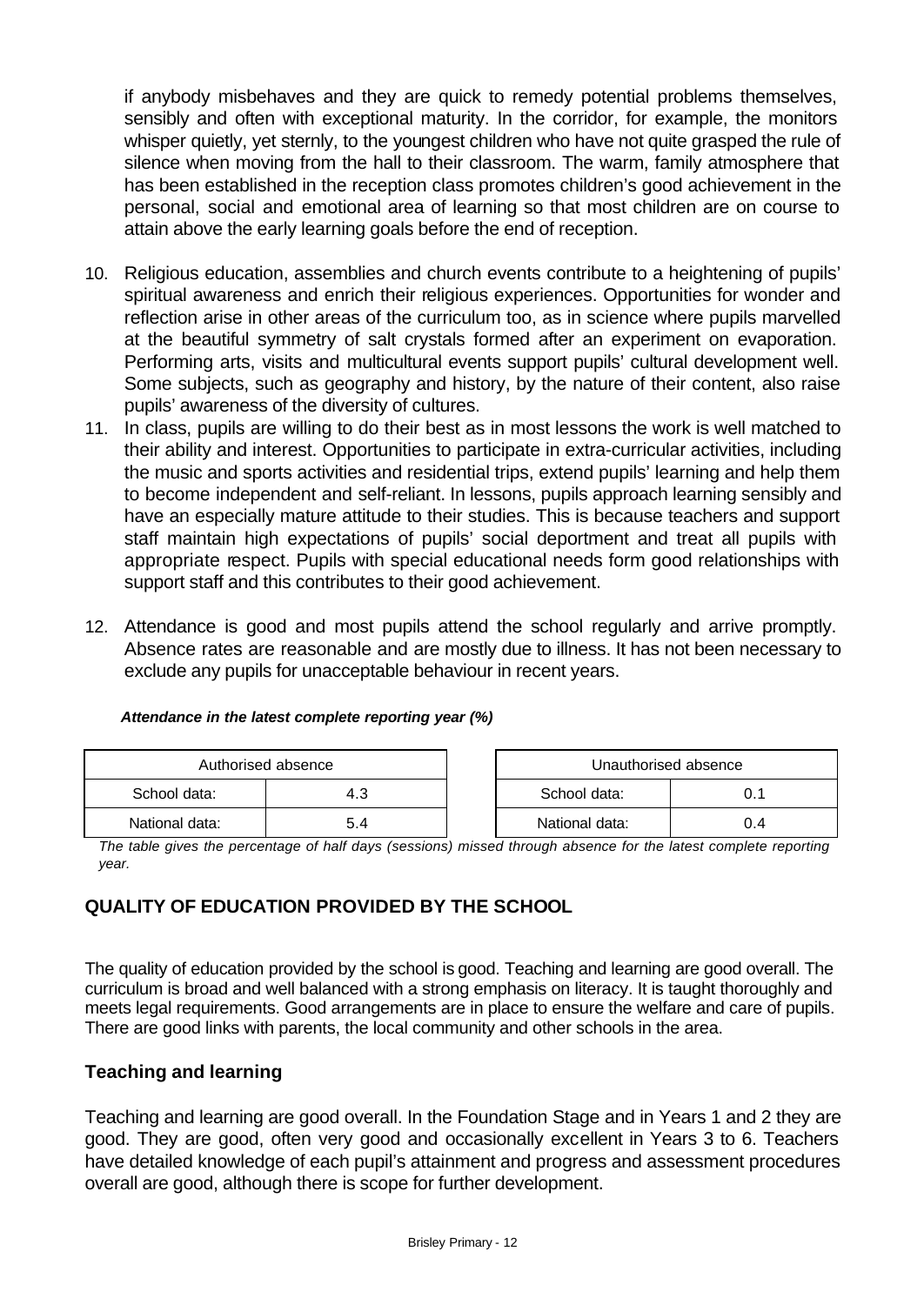### **Main strengths and weaknesses**

- The good teaching for children in the reception year provides a solid basis for future learning.
- Teachers plan sequences of lessons thoroughly and the good liaison between the three teachers who teach the class for pupils in Years 3 and 4 helps to promote continuity in pupils' learning.
- The teaching for pupils in Years 5 and 6 is very good and sometimes excellent.
- Teaching assistants usually make a strong contribution to the quality of teaching and learning but there are occasions when they are not as effective as they should be.
- Assessment procedures are not organised systematically and consequently target setting for individual pupils is imprecise.

### **Commentary**

#### *Summary of teaching observed during the inspection in 32 lessons*

| Excellent | Verv good | Good     | Satisfactory | Jnsatisfactory | Poor | Verv Poor |
|-----------|-----------|----------|--------------|----------------|------|-----------|
| კ (9%)    | (22%)     | 16 (50%) | (19%)        |                |      |           |

*The table gives the number of lessons observed in each of the seven categories used to make judgements about lessons; figures in brackets show percentages where 30 or more lessons are seen.*

- 13. Teaching for children in the reception year is good. These children join a class which is already well established and many of the new entrants know the Year 1 and Year 2 pupils in the class. This helps them to settle quickly and adjust rapidly to school routines. The Foundation Stage curriculum is well planned to promote good coverage of each of the six areas of learning. Provision for children's personal, social and emotional development is particularly good. There is a strong emphasis on developing children's speaking and listening skills and this encourages good progress in language development. There is a good balance between teaching children about the mechanics of language, such as the sounds that letters represent, and promoting an enthusiasm for listening to stories and learning rhymes. Consequently, children make good progress in learning to read. Children achieve well in their mathematical development and the good teaching ensures that firm foundations for future learning are laid effectively. The teacher's planning is thorough and she creates separate plans for the three different year groups in the class. Whilst the teaching is generally good, it is not always exciting or inspiring and, although there is a good number of interesting visitors to broaden curricular experiences, there are too few visits out of school to enrich children's learning opportunities. Also the lack of resources, especially to promote the physical and creative areas of learning, are a barrier to highly effective teaching and restrict children's learning opportunities. This is largely due to the high cost of transport from this relatively isolated rural community.
- 14. Across the school, teachers plan lessons systematically and plans include precise details of what the teachers expect pupils to learn in each lesson. This information is shared with the pupils at the beginning of each lesson and is referred to during the review sessions towards the ends of lessons when teachers and pupils consider how successful the learning has been. This represents a significant improvement since the last inspection when teachers' planning was an area of weakness and there was no consistency of approach. There is now much greater consistency and this is particularly so in the class for pupils in Year 3 and 4 where the three teachers responsible for teaching these pupils confer closely to promote consistency in learning.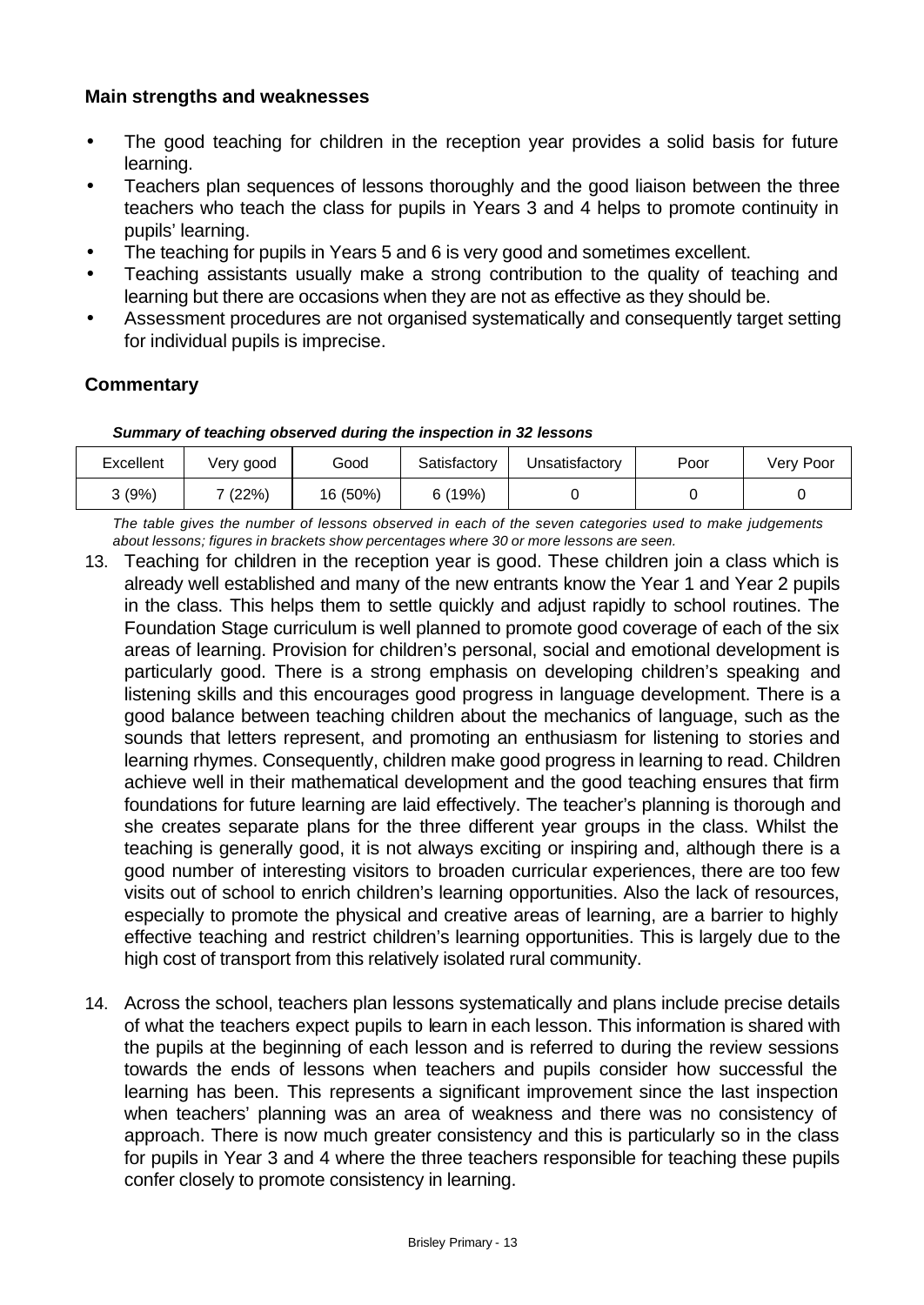15. The teaching for pupils in Years 5 and 6 is very good and there were examples of excellent teaching in this class. Here the teaching is exceptionally energetic and the pace of lessons is brisk. The excellent relationships create strong bonds between the teacher and pupils and promote high levels of motivation. In this class pupils' learning accelerates and their achievement is very good. The Dutch speaking pupils in the class are all fluent in English speaking skills but the teacher uses skilful questioning strategies to make sure that all pupils have a good grasp of what they have learned and to identify any areas where learning may be insecure. The teacher also makes demands on pupils' thinking skills and challenges them to use their knowledge to make deductions in order to solve problems. There is a strong emphasis on language and literacy that underpins much of the learning. In one excellent personal, social and health education lesson, for example, an extract from a story about stealing provided a very good vehicle to examine human emotions, motives, loyalties and injustices. Excellent teaching was also seen in mathematics.

### **Example of outstanding practice**

**In an excellent mathematics lesson on fractions for pupils in Years 5 and 6, teaching was imaginative and good links were made with other subjects.** 

The pace was brisk from the start. The teacher produced a Victorian top hat and referred to the pupils' Victorian history project, 'I have no rabbit but I have un ruban pourpre.', referring to an earlier French lesson on colours. Following the teacher's example pupils took it in turns to be the ringmaster and sit with the top hat and the ribbon on a high stool. 'My ribbon is 5 metres long. I sold two fifths of it. How much have I got left?' The teacher peppered the lesson with quick fire prompts, 'If you divide, is the amount getting smaller or larger?' 'Improper, remember your prefixes from literacy'. Six pupils stood in a hoop and, remembering a science lesson on states of matter, it was agreed that six was a whole unit. When they tried to cram seven pupils in, the unit was unstable, like a top heavy fraction, and one fell out – demonstrating that seven sixths was better expressed as one and a sixth. Pupils demonstrated very high levels of motivation and the review session showed that they had learned a great deal in a short space of time.

- 16. Teaching assistants generally make a good contribution to the quality of provision. They are often given the task of teaching, under the direction of teachers, small groups, sometimes to the school hall. Often the teaching of these groups is good but occasionally the assistants do not have the necessary skills to teach them effectively and sometimes they have been given insufficiently precise instructions on how to teach these pupils. Also there are occasions when the teaching assistants spend a significant amount of time listening to teachers, especially during the introduction to lessons, rather than being actively involved in supporting pupils' learning.
- 17. Teachers develop a deep understanding of the learning needs of individual pupils. They keep detailed records of pupils' attainment and progress. Much data is accumulated. Information about pupils' attainment is used well to inform teaching. One assessment test, for example, showed that a group of pupils did not understand how to read the scales of measuring equipment accurately. Pupils' subsequent work shows that they were taught this skill and soon developed a good understanding of how to read scales accurately. However, assessment data is not organised systematically and is not linked precisely enough to National Curriculum levels of attainment. Consequently it does not support the setting of challenging targets for each pupil nor the methodical monitoring of pupils' learning. The school has identified assessment as an area for development and teachers are currently working on improving the clarity of the school's systems.
- 18. The quality of teaching has improved significantly since the last inspection. There is now a much higher proportion of good, very good and excellent teaching and there is now no unsatisfactory teaching. Teaching for all groups of pupils, including those with special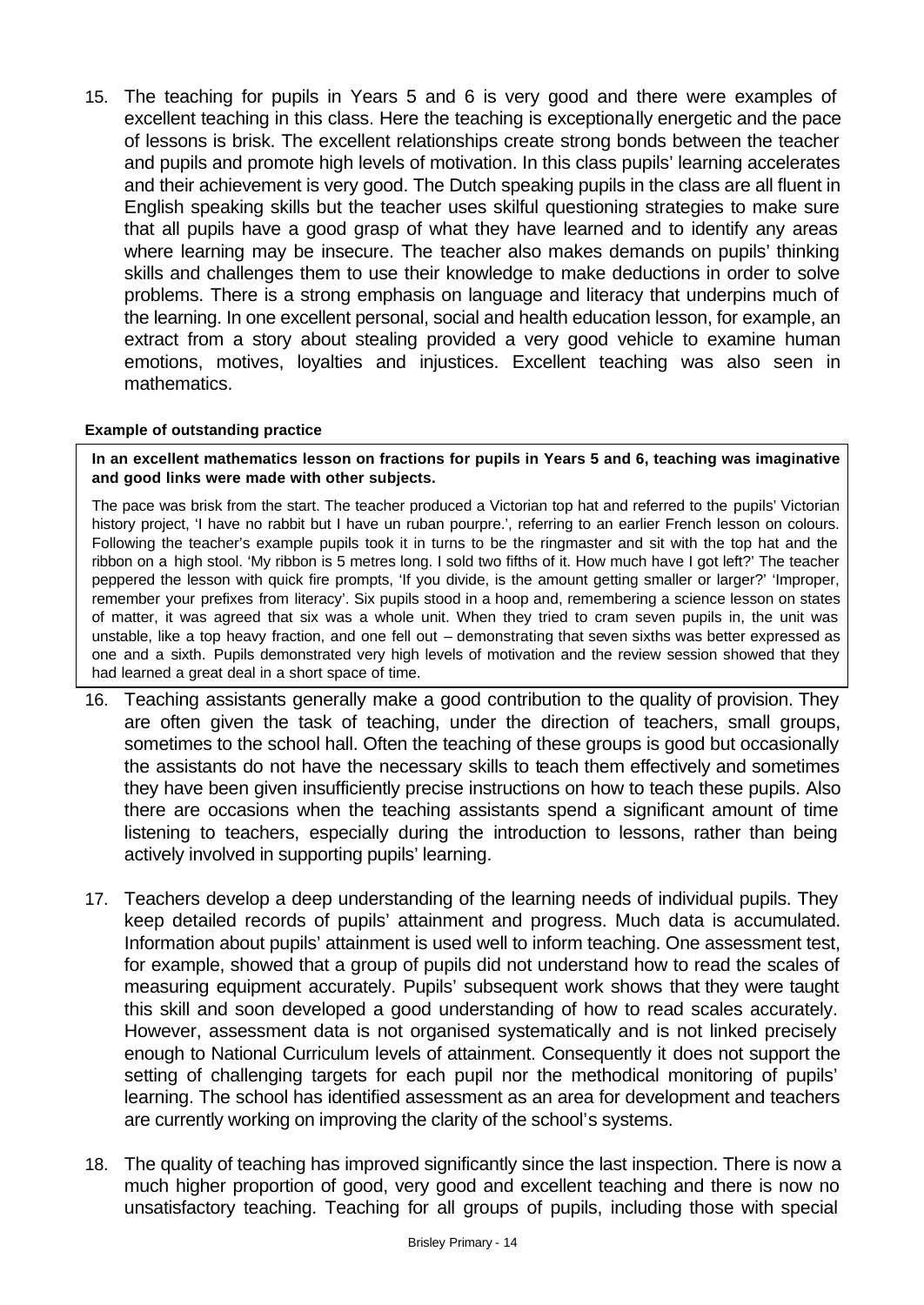educational needs, those whose home language is not English and the more able pupils, is mostly good. The good quality of teaching has a positive impact on pupils' achievement. The teaching of English, mathematics and science is good overall. It is satisfactory in ICT. Inadequate resources for teaching ICT and the unreliability of the computers are barriers to effective teaching and hamper pupils' learning. Insufficient teaching was seen in the other subjects to be able to make judgements about the quality of teaching and learning. However, there were examples of excellent teaching in swimming and in a personal, social and health education lesson as well as some very good teaching in French and history.

## **The curriculum**

The quality and range of learning opportunities are good overall. They are satisfactory in the reception year. Opportunities for enrichment of the curriculum are good and a good range of activities outside the classroom is provided. The accommodation to support pupils' learning is satisfactory but resources overall are inadequate.

### **Main strengths and weaknesses**

- Good learning opportunities in English, mathematics, science, French and most other subjects contribute to pupils' good achievement.
- Technical problems with ICT equipment and lack of resources restrict opportunities for teaching and learning and prevent standards from being higher than the national expectation.
- There is good enrichment of the curriculum, particularly for pupils in Years 3 to 6, through extracurricular activities, visits out of school and visitors who talk to pupils about their jobs and experiences.
- Facilities to enhance learning opportunities for children in the reception year outside the classroom are inadequate and limited resources restrict achievement in the creative and physical areas of learning.
- Inadequate computer equipment and the lack of a library restrict pupils' opportunities to develop research skills.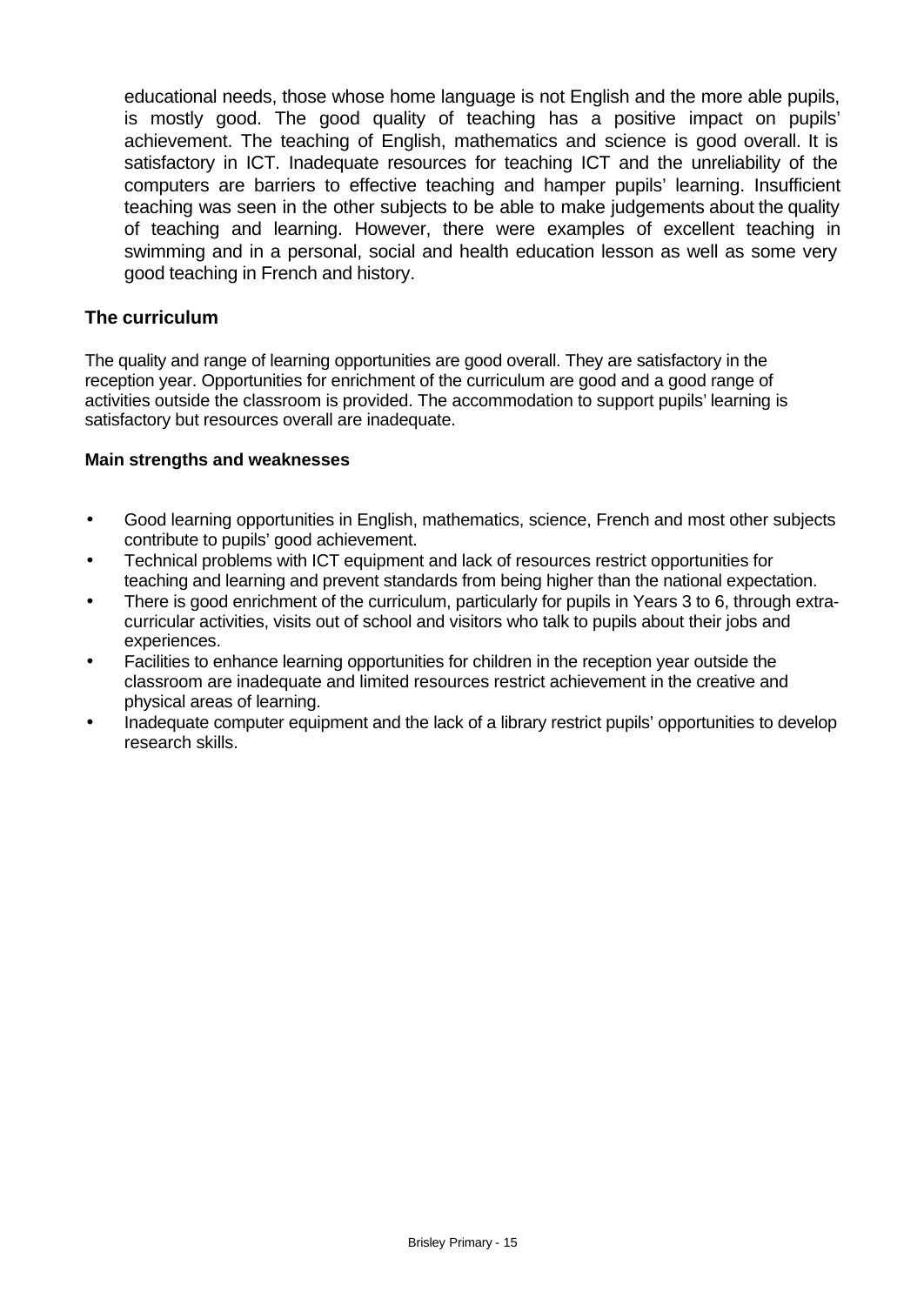- 19. In the reception class, children's needs are met satisfactorily. In Years 1 to 6, the curriculum is broad and well balanced. It meets pupils' needs well in English, mathematics and science and in most other subjects. This is a significant factor in pupils' good achievement. Effective planning is now in place for all subjects, rectifying a weakness found at the last inspection.
- 20. The good learning opportunities in English and mathematics are based on national strategies. Teachers are skilled in adjusting the content to match pupils' differing learning needs so that all groups of pupils in the mixed age classes are challenged at appropriate levels. Effective opportunities are provided for extending speaking, listening, reading and writing skills in many areas of the curriculum. This use of language and literacy skills in other subjects makes a significant contribution to pupils' good progress in the development of key skills in English. The setting aside of some time each week as 'personal target time' is proving successful in concentrating pupils' attention on aspects of their English and mathematics that need improvement, as well as aspects of personal development. It plays a key role in pupils' good achievement.
- 21. In science, there is good attention to practical and investigative work and this contributes well to the standards attained. Pupils not only develop their skills in scientific enquiry effectively, but also apply and develop their scientific knowledge and understanding well. Practical activities in many subjects are particularly successful in motivating pupils and promoting very good attitudes.
- 22. Learning opportunities in ICT are satisfactory. The school has worked hard to rectify the weaknesses found at the last inspection. Standards have risen as a result. Problems with equipment, however, have restricted the teaching, constrained learning opportunities and limited the use of computers. Consequently, this has prevented better than satisfactory development of pupils' competence in using computers, even though there is much good teaching in lessons. The use of ICT in other subjects is inadequately developed. There are missed opportunities to deepen pupils' knowledge and understanding in other subjects through ICT-related tasks, through research on the Internet and through exploring programs to support, for example, musical composition and the use of paint programs to illustrate work.
- 23. An excellent feature in the provision for physical education is the swimming tuition. Very good teamwork from teachers, learning support assistants and parents, under the excellent guidance of the professional instructor, ensures that skills are developed systematically. As a result, all groups of children and pupils grow in confidence as swimmers and develop skills to a well above average standard by the end of Year 6.
- 24. Provision for pupils with special educational needs is good overall. Activities are usually modified well to meet individual needs and effective support is given when necessary. There is some good one-to-one and small group assistance, particularly in English and mathematics. Teachers and teaching assistants work together well in most classes to provide activities that are related to the short-term targets in the individual education plans designed specifically for pupils with special educational needs.
- 25. There is good extra-curricular enrichment of the curriculum. Homework is used well to support pupils' learning. Homework clubs are offered as well as activities in a range of sports. All these activities motivate and interest pupils and help them to develop positive attitudes to school and to learning. Visits to places of interest, a residential journey and a wealth of visitors add an additional dimension to the curriculum in a range of subjects. However, children in the reception class have too few visits to places of interest in the locality.
- 26. The accommodation offers an adequate range of facilities. However, the lack of a library restricts opportunities for pupils to practise research skills. External accommodation generally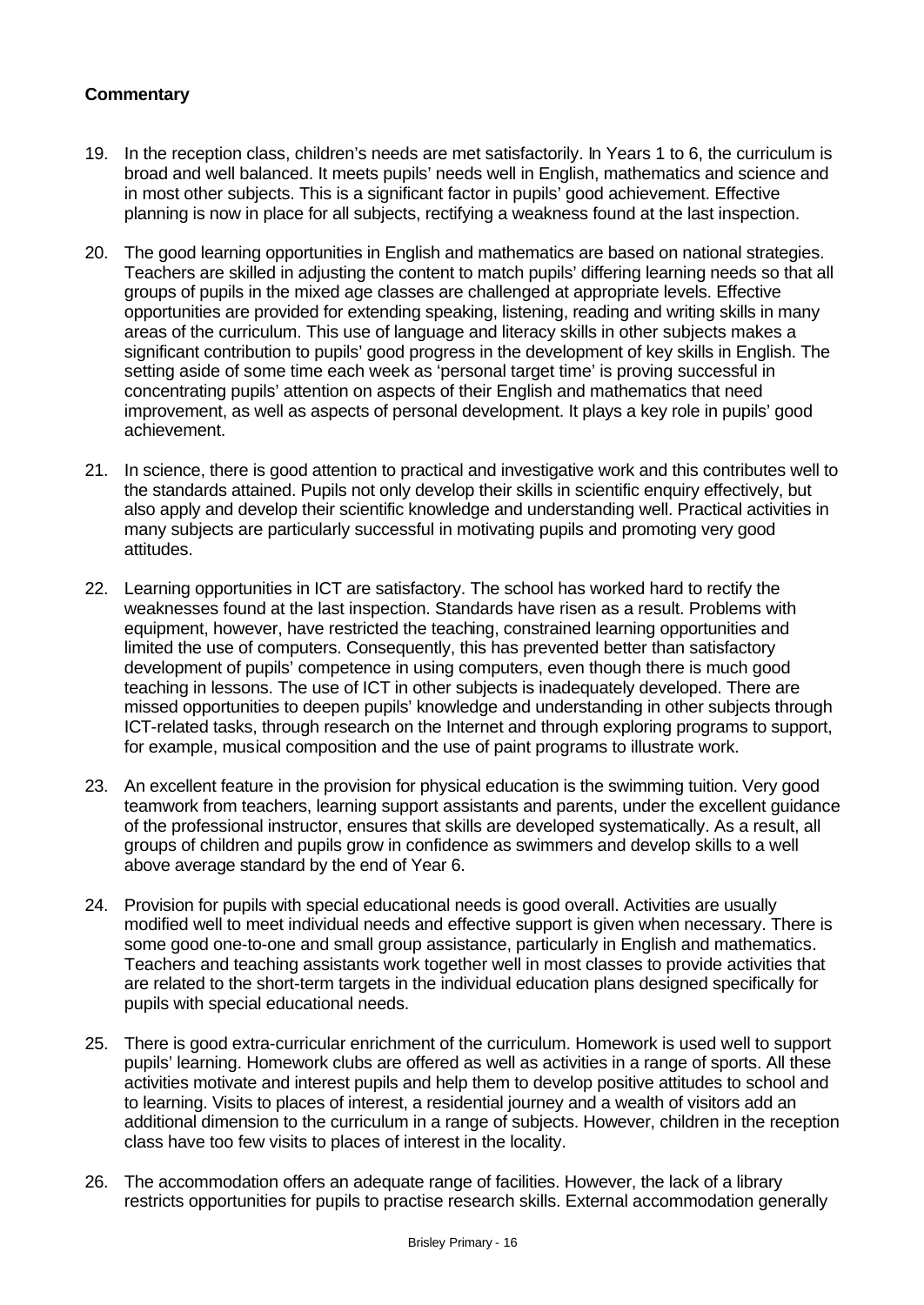provides good facilities for outdoor study and play, contributing effectively to the physical education curriculum. Although some improvements have been made to external accommodation for the reception children, there is no covered area and the lack of climbing apparatus restricts opportunities for physical development. Resources to support learning in the physical and creative areas of learning for children in the reception class are inadequate. Resources for ICT are inadequate and limit pupils' learning opportunities and the standards they attain. The lavatories are inadequate for the number of pupils now attending the school and some teaching time is lost during a tightly timetabled hand washing session for each class before lunch. The management of the school has endeavoured to improve resources across the school and many improvements have been made in recent years. However, the school receives less money per pupil than the national average, and the governing body feels obliged to conserve funds in anticipation of a decline in income caused by the probability of a falling roll.

### **Care, guidance and support**

As at the time of the last inspection, pastoral care and support for pupils are good. Advice and guidance for pupils to improve their work are developing well. The involvement of pupils through seeking, valuing and acting on their views is very good. The school takes appropriate steps to ensure health and safety for all.

### **Main strengths and weaknesses**

- The caring ethos of the school promotes a productive learning environment.
- Arrangements to help newcomers to the school settle in are good and new pupils quickly feel part of the school family.
- The school is very good at helping vulnerable pupils to feel safe and secure.

- 27. The commitment of staff to the welfare and happiness of all pupils creates a good learning atmosphere. Parents are rightly confident that their children are fairly treated and well cared for. The school is vigilant about health and safety matters. Day-to-day care of the buildings ensures that any perceived hazards are dealt with promptly. Arrangements to treat unwell pupils are good. The headteacher manages child protection procedures well and has good oversight of the provision. She keeps others fully informed of any issues that arise. Supervision at breaktime and lunchtime is good. Science lessons and lessons in personal, social and health education help to raise pupils' awareness of a wide range of health and social issues, such as the damage caused by illegal drugs. However, the school has very little external support in teaching sex education or in raising drugs awareness, such as input from the school nurse or visiting specialists. Teaching and support staff work well together to ensure that pupils settle in happily and that they and their parents quickly feel at home. Transfer to secondary schools is managed well and parents report that their children settle happily in their new schools.
- 28. The systems to monitor individual achievement and to use this information to support pupils' performance are developing well. Pupils, particularly the older ones, know what they need to do to improve their work but targets for improvement are not closely linked to progress through the attainment levels of the National Curriculum. Staff spend a good deal of time discussing the pastoral needs of pupils and this exchange of information, supported by detailed written records, provides effective means to monitor pupils' personal development. The school is a well-ordered community and rewards are used well to promote an atmosphere that is free from any oppressive behaviour or bullying.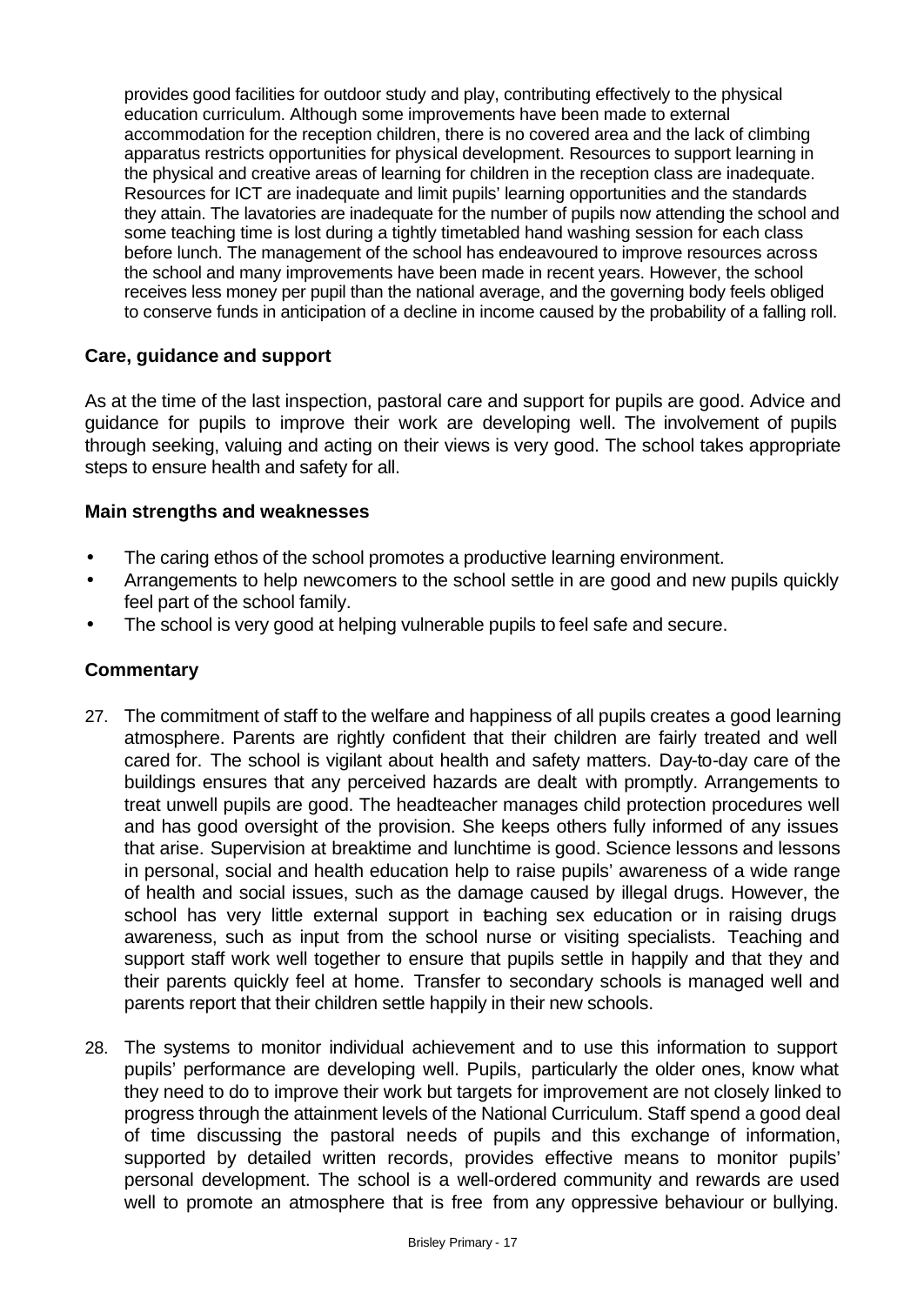Vulnerable pupils and those who are in public care are supported sensitively and are given particular attention to make sure that they feel comfortable in their learning environment. All staff are very sensitive to the needs of particular individuals and provide skilful support. The development of pupils is monitored very carefully.

29. The school council is well established and the views of the council are listened to and acted upon. The class councils also provide very effective means to gauge pupils' views and involve them in shaping the work of the school. Pupils report that they feel valued and that stafff are always on hand to listen to them.

## **Partnership with parents, other schools and the community**

Partnership with parents is good and has improved since the last inspection. It is now more effective in supporting pupils' learning. Good links with the local schools support the curriculum well and help to promote pupils' smooth transfer to the next phase of their education. Links with the wider community extend pupils' learning experiences well.

### **Main strengths and weaknesses**

- Parents are very satisfied with the work of the school and most support their children's learning well.
- Links with other schools and wider community are productive.

- 30. Parents feel sufficiently informed about the work of the school and pupils' progress. The school prospectus and the governors' annual report contain useful information and meet statutory requirements. On occasions parents' views about the work of the school are sought and used to improve the school's work. Parents are invited to individual and collective consultations where the curriculum and pupils' progress are discussed. Pupils' annual progress reports provide parents with good information about what pupils have been taught in each subject. They do not always refer to the amount of progress that pupils have made or to targets for future learning in terms of the levels of attainment of the National Curriculum. Consequently, parents cannot always be sure what stage pupils have reached in their progress through the National Curriculum. The school is welcoming and parents have easy access to teachers and good opportunities to discuss their children's progress.
- 31. The school can rely on parents' co-operation in the education of their children. Homework is well supported. Parents' attendance at informal meetings and activities is high. Many work as volunteer helpers and fund raisers; the school has very recently formed a Parent Teacher Association, known as 'Friends of Brisley School'. Educational visits are well supported by parents. Parents are closely involved in monitoring the progress of their children when they have been identified as having special educational needs and contribute to the writing of individual education plans that are individually tailored to meet particular needs.
- 32. Links with the community are strong and support pupils' learning well. Links with the secondary schools ensure smooth transition and enrich the curriculum, especially in science as the local high school has specialist science status. The school liaises closely with other schools in the area and this allows the sharing of resources and good practice.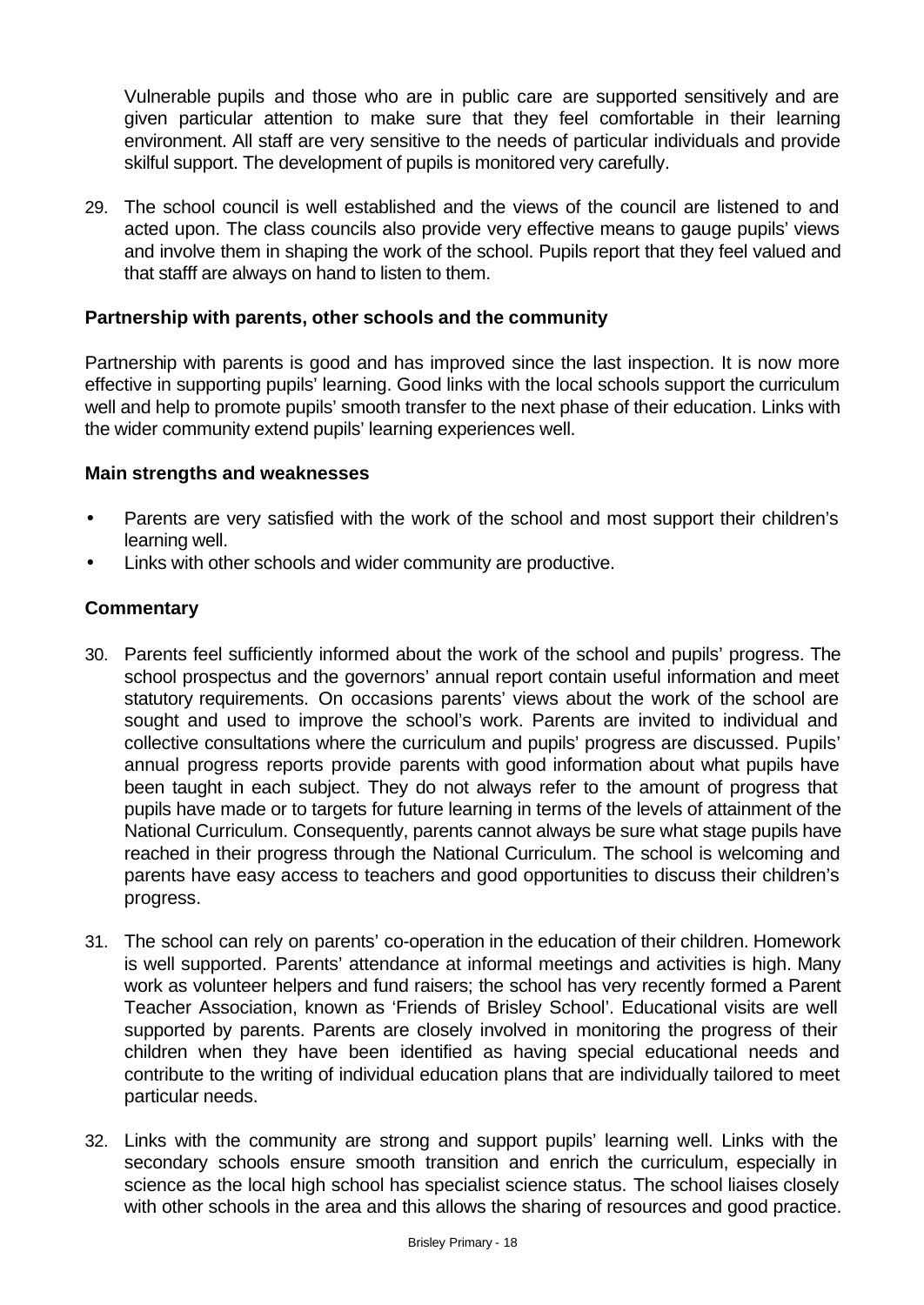Visits and visitors, especially involving the church, support the curriculum and contribute towards pupils' welfare and personal development. Pupils gain good learning experiences and a deeper understanding of the wider community through visits to places of interest, such as the local supermarket, and they broaden their understanding of times past through thought provoking activities such as taking part in a simulated evacuees day where they dressed as wartime evacuees and engaged in role play, including the heartrending experience of leaving home for an unknown destination.

## **LEADERSHIP AND MANAGEMENT**

The leadership and management of the school are good. The headteacher provides good leadership and governors give good support. Together they have built a strong team of teaching and support staff who share a commitment to improving standards. The school has just emerged from a difficult period where the headteacher's absence through ill-health checked the rate of improvement. The work of the governing body is good and governors provide effective support.

### **Main strengths and weaknesses**

- The school is good at analysing its performance and identifying appropriate priorities for improvement.
- The school is successful in promoting a strong sense of teamwork among staff that has a positive influence on efficient working practices.
- Financial control is good and money is managed prudently.
- Pupils' learning and their rates of progress are not monitored systematically in order to ensure that targets for future learning are appropriately challenging.

- 33. The headteacher provides good leadership and management and has worked hard to improve the school on many fronts since the last inspection. Standards have risen significantly, as has the quality of teaching and learning. The headteacher was appointed just prior to the last inspection and the inspection team recognised that she had begun to make significant improvements in a short space of time. However, ill-health intervened and this slowed the pace of improvement for a while. This difficult period was managed very well by staff and governors. The school is now back on course and has good capacity to improve further. However, it did slow anticipated initiatives, such as developing the roles of subject leaders and developing more systematic assessment procedures. Subjects such as English and science are led and managed well but the systematic monitoring of pupils' learning across the curriculum is an area for further development.
- 34. Each year the school produces a very good school improvement plan. This comprehensive document has evolved following a thorough school self-review conducted by the headteacher, staff and governors. It clearly identifies the most urgent priority areas for development and helps to focus time and resources on them. It also includes details of the governing body's committees so that each has a very clear brief to guide their work. One of the school's main priorities is to improve assessments of pupils' attainment and progress in order to enhance target setting procedures. This concurs with inspection findings on the main area for improvement.
- 35. The school joined the local education authority's 'Well Being Project', designed to enhance the ability of all staff to work together at optimum levels. It involved a thorough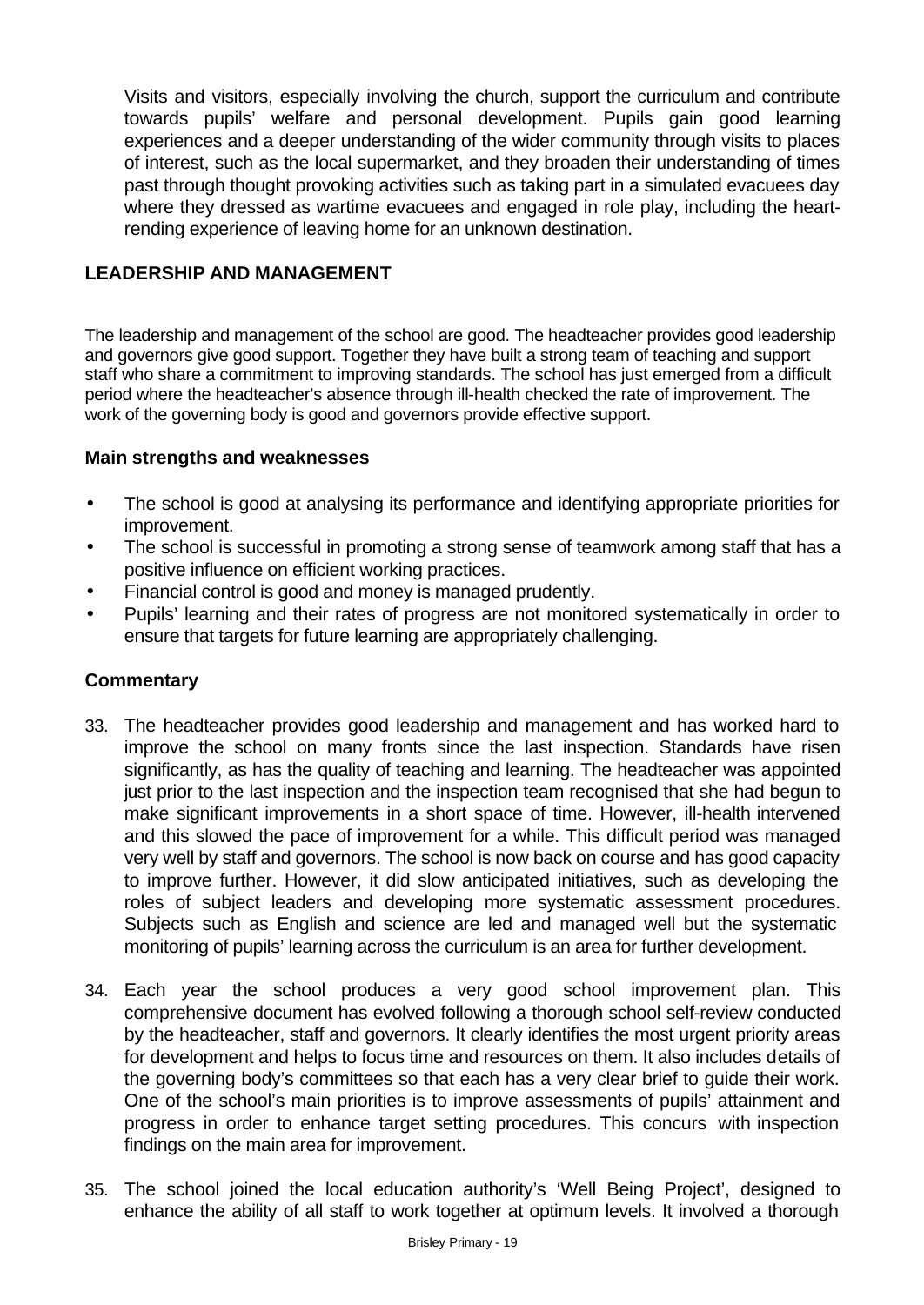analysis of working practices in order to remove any barriers to efficiency and to maximise conditions that promoted trust and teamwork. The school was highly successful and the project supported the school's ethos of openly involving all associated with the school in seeking improvements in provision for the pupils.

36. The governing body works efficiently. Governors are closely associated with the school and provide good support. Several are able to work in classrooms and this gives them a good insight into the workings of the school. The headteacher ensures that governors are kept well informed about all school issues. Consequently, governors have a good appreciation of the school's strengths and weaknesses. They support the school well, particularly in its efforts to ensure that each pupil has full access to all areas of the curriculum and that the welfare of each is fostered. They liaise closely with parents and report that parents hold the school in high esteem. The school secretary makes a strong contribution to the smooth running of the school and to the maintenance of good avenues of communication. She has a very good understanding of school finances and assists with the vigilant monitoring of the budget. Her strong support in managing the day-to-day running of the school helps the headteacher to manage the heavy teaching commitment that she currently undertakes.

### *Financial information for the year April 2003 to March 2004*

| Income and expenditure $(E)$ |         |  | Balances (£)                   |
|------------------------------|---------|--|--------------------------------|
| Total income<br>220,769      |         |  | Balance from previous year     |
| Total expenditure            | 219,611 |  | Balance carried forward to the |
| Expenditure per pupil        | 2,889   |  |                                |

| Income and expenditure $(E)$ |         |                                     | Balances (£)               |        |
|------------------------------|---------|-------------------------------------|----------------------------|--------|
| Total income                 | 220.769 |                                     | Balance from previous year | 24.404 |
| Total expenditure            | 219.611 | Balance carried forward to the next |                            | 25,562 |

37. The amount of money that the school spends on each pupil is below the national average. The school has accumulated a substantial balance in reserve. This is because the school roll is predicted to decline steadily over the next few years with a consequent loss of income. The governing body is determined not to run the risk of being unable to make the budget balance when income falls. The school is endeavouring to maintain staffing at around current levels despite the anticipated loss of income. This has an impact on the amount of money that the school can spend on resources for learning. As a result, the learning environment for the children in reception and ICT are both areas that are underresourced. The headteacher and the governing body manage the budget well and income is used prudently. Taking into account the below average income, the good improvement since the last inspection, the good teaching and the pupils' good achievement, the school provides good value for money.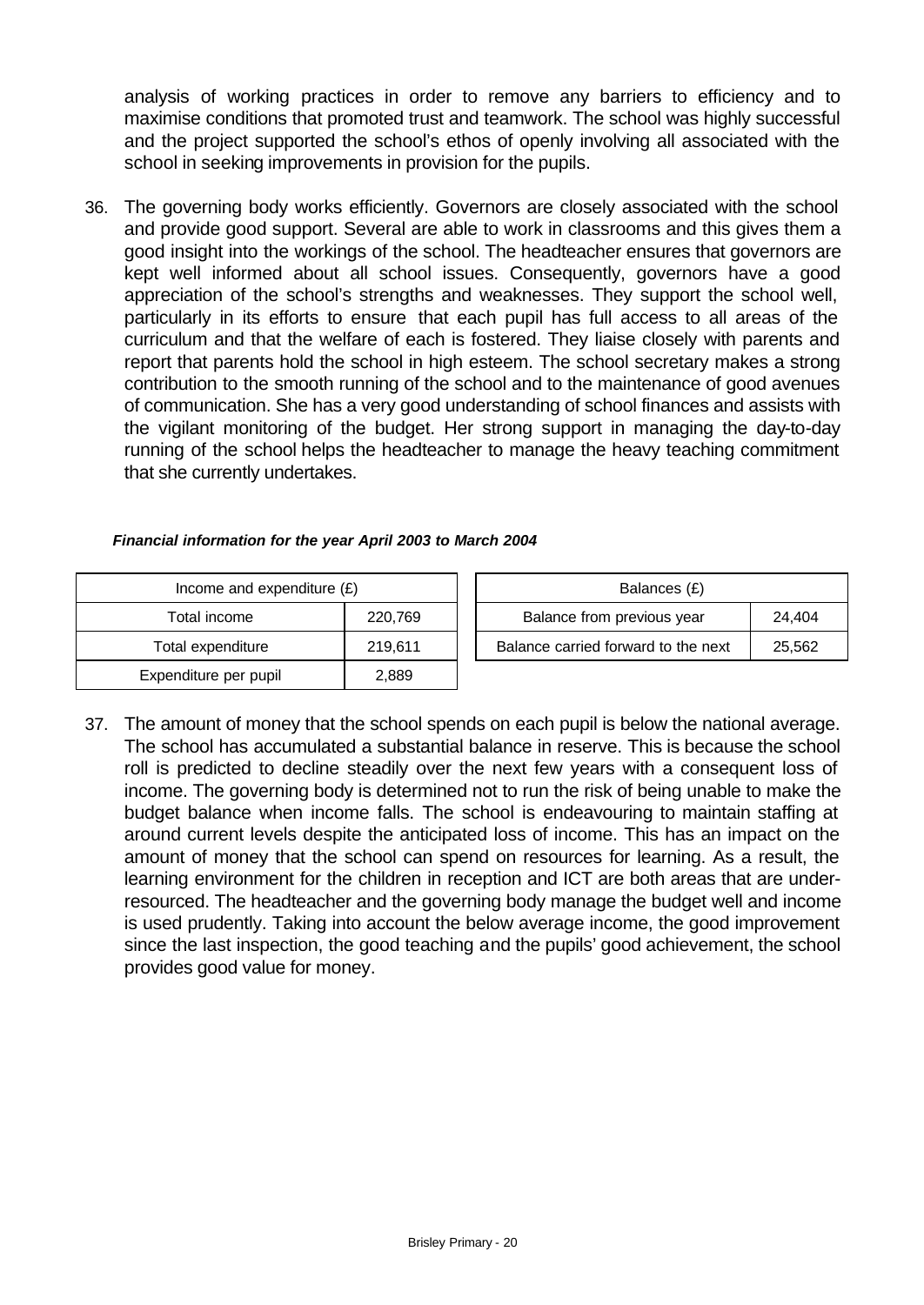# **PART C: THE QUALITY OF EDUCATION IN AREAS OF LEARNING AND SUBJECTS**

## **AREAS OF LEARNING IN THE FOUNDATION STAGE**

- 38. There are only eight children in the reception year and at present they only attend school for the morning sessions. They work alongside pupils in Years 1 and 2. Consequently the teacher and the teaching assistant are required to cater for the learning needs of children who have only just reached the age of four as well as those who are over seven years old. Generally they work well together to manage this very broad age range and children's widely contrasting stages of development. The leadership and management of provision in the Foundation Stage are generally satisfactory. However, there are times when the teaching assistant is given responsibility for managing the group of reception children without sufficiently detailed guidance on precisely what the children are expected to learn during a session. Consequently, the lessons are not always as productive as they should be because children are not always clear about exactly what they are expected to do. However, teaching is mostly good and children are always fully engaged in the activities provided. Lessons are carefully planned and the classroom is well prepared to promote effective learning and to make best use of time. The role play area changes every half term to match the specific theme that the class are following. However, there is considerable scope to enhance learning opportunities through more imaginative development of the creative learning areas in the classroom.
- 39. There is a good emphasis on speaking and listening as well as providing very well for children's social and emotional needs. Improvement since the last inspection has been satisfactory. Children are likely to attain the standards that match national expectations for this year group and this is similar to the findings of the previous inspection. However, personal, social and emotional development is a strong feature of the provision and is better now than at the time of the last inspection. The school has recognised the need for more good quality reading books and this shortcoming is being addressed. Resources are inadequate to support highly effective learning, especially in the creative and physical areas of learning. There is no undercover outdoor area, wheeled vehicles are not of the best quality and the play equipment, such as dressing up clothes for role play, is in short supply. Equipment to promote exciting and stimulating activities is scarce. Accommodation is adequate but the outside learning area can only be used in fine weather as there is no undercover facility.

### **PERSONAL, SOCIAL AND EMOTIONAL DEVELOPMENT**

Provision in personal, social and emotional development is **very good.**

### **Main strengths and weaknesses**

- A warm and friendly environment has been established and this promotes children's personal development well.
- Children join a class which is well established and where the older pupils take their responsibilities for helping the younger ones very seriously.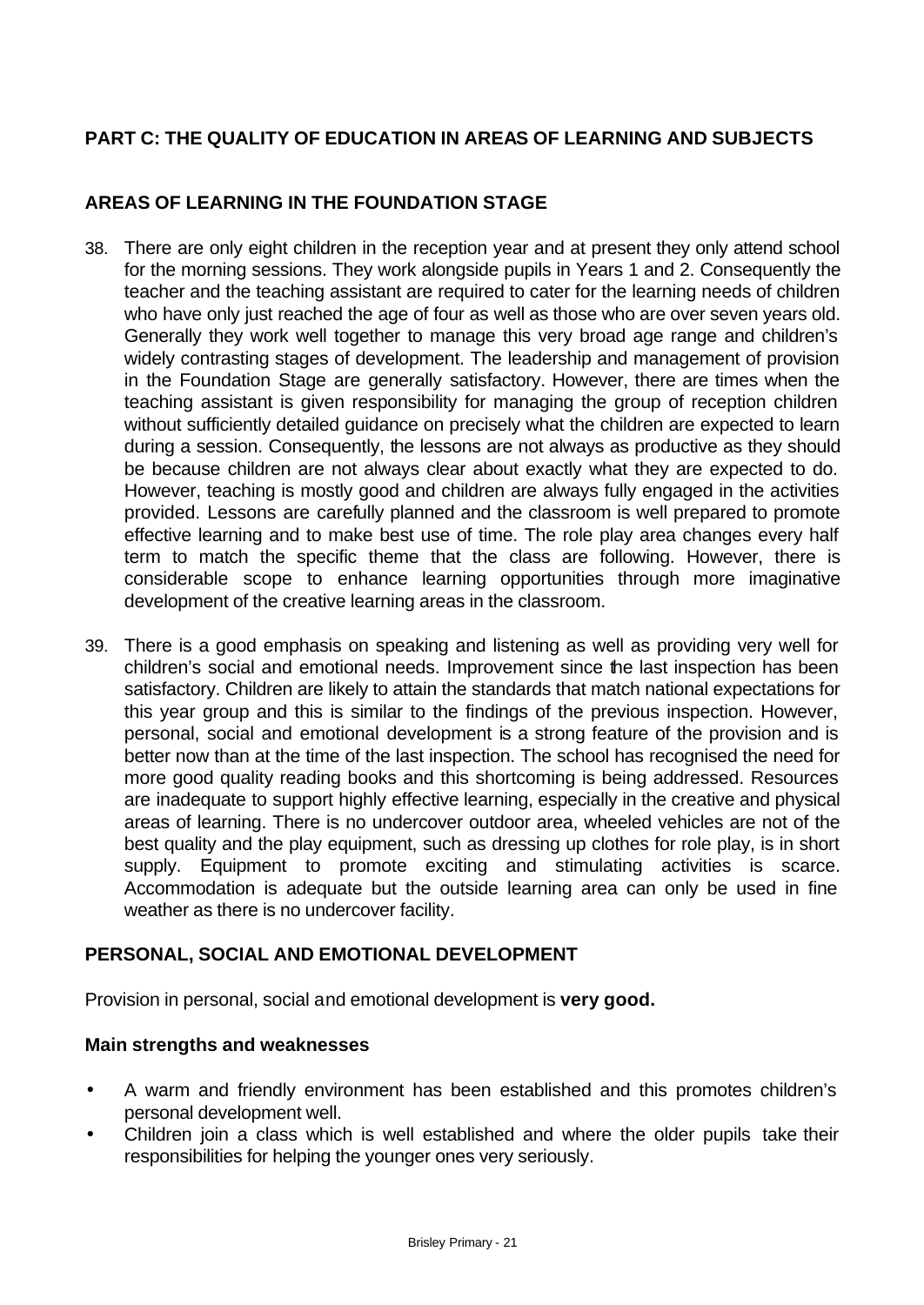## **Commentary**

- 40. Children's achievement in this area of learning is very good and most are likely to attain above the early learning goals before the end of reception. The youngest children enter school with some anxiety as they are much smaller and much younger than most of the other pupils in the class. Several appeared tentative at the beginning of the inspection week as they had only been attending the school for a short time. The warm and welcoming environment helped them to adjust readily to school routines. They grew in confidence as the week progressed and were happy to choose activities and make decisions about, for example, whether they needed to put on their coats at playtime. They demonstrated an increasing willingness to participate in group discussions and to answer the teacher's questions. They listen to stories intently and concentrate well on the tasks in hand. They are increasingly sensitive to the needs of others and are becoming good at taking turns, although there are times when squabbles occur, 'I'm playing with the farm – she's not allowed!' However such disagreements are quickly sorted out through the rapid intervention of an adult.
- 41. Teaching is generally very good. The teacher consciously chooses the youngest children during question and answer sessions and makes sure that they are given appropriate problems to answer. The teacher's sensitive attention to individuals, and to ensuring that all the children experience success, helps to build children's confidence rapidly. Great emphasis is placed on co-operating and on helping each other. The older ones relish their roles as protectors and supporters of the youngest children and one of the things they like about school is being able to 'help the little ones'. The youngest children are in awe of the accomplishments of the older pupils. The older ones provide good role models as they work sensibly and produce well-written pieces of work. The teacher maintains a calm, business-like approach, tempered by much gentle humour and encouragement. There is a strong emphasis on remembering social conventions, such as saying, 'please' and 'thank-you'. The reception children enter a classroom where routines have been well established and where the older ones tend to dominate. Nevertheless, they soon develop a sense of ownership and refer to 'my classroom' and 'my teacher'. The classroom assistant works in close liaison with the class teacher but tends, when managing groups of children, to do too much for them rather than encouraging independence.

## **COMMUNICATION, LANGUAGE AND LITERACY**

Provision in communication, language and literacy is **good.**

### **Main strengths and weaknesses**

- Teaching is good; the teacher listens carefully to children's thoughts and opinions, which encourages them to express themselves confidently.
- The teaching assistant has not received enough training in how to teach the reception year group effectively.

### **Commentary**

42. The teacher is sensitive to each individual and skilfully encourages them to offer their views and opinions. She is good at waiting, for however long it takes, for children to sort out their thoughts and to compose their responses to questions or to articulate their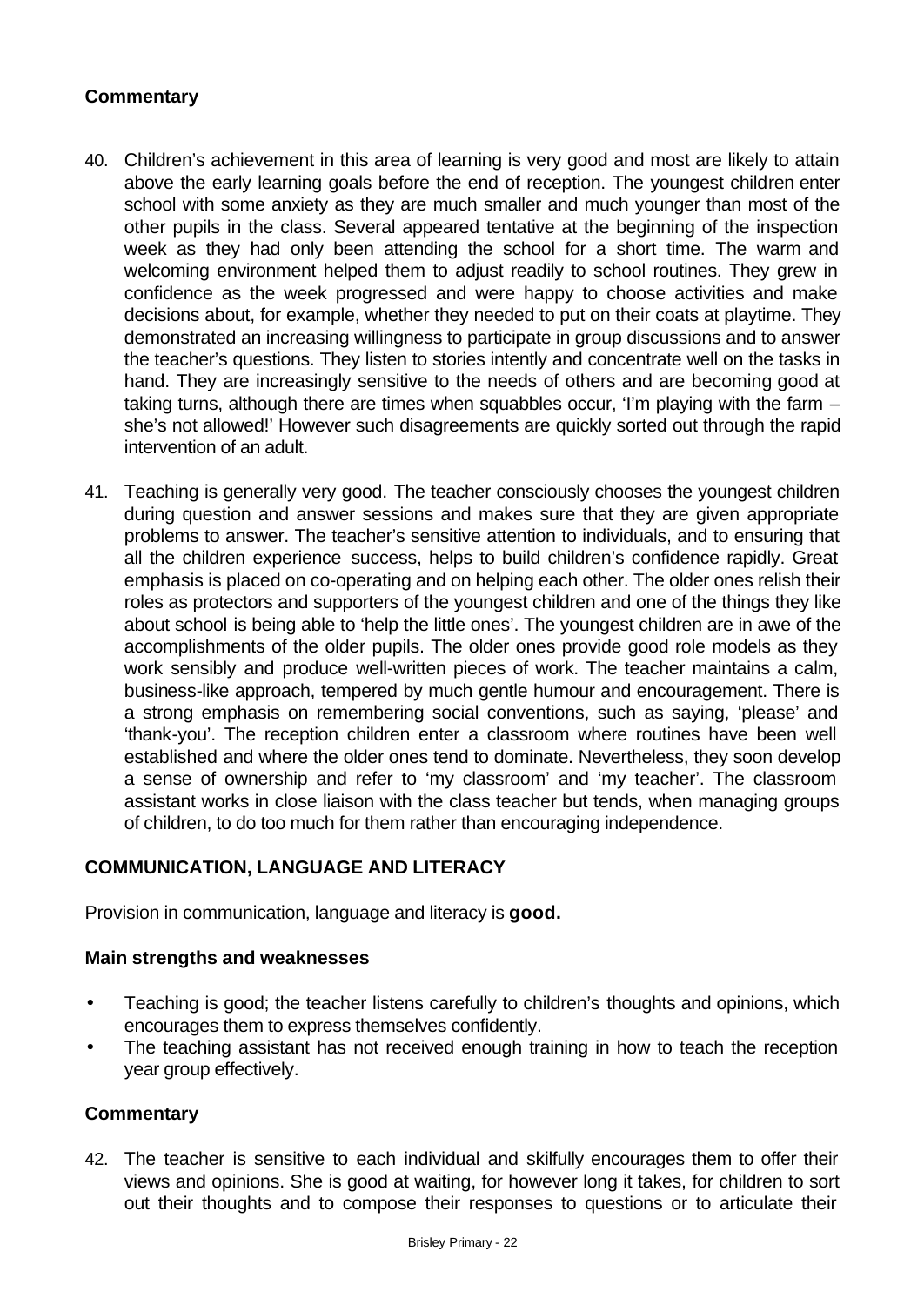thoughts. She treats all contributions seriously and this encourages the children to respond readily and sensibly. Consequently, discussions provide a rich learning experience. Whilst teaching is generally good and helps children to achieve well, it is not so effective when the teaching assistant, rather than the teacher, works with the children. This is because the assistant has not been sufficiently trained in how to teach this age group, nor is there sufficient guidance on what precisely the children are expected to learn. Although the teacher's planning refers specifically to the early learning goals, as specified in national guidance, the activities provided do not directly relate to the achievement of particular goals. This leads to a lack of direction and clear purpose when the children move to group activities. Teaching is at its best when pupils share a 'big book' under the direction of the teacher. Here the children listen with great concentration as they follow the story. They study the text intently and with enthusiasm as they search for familiar letters of words. They exclaim with excitement when they identify rhyming words, for example, or recognise any letters with which they have become familiar. These positive attitudes to learning help them to achieve well and most are on course to attain the early learning goals by the end of reception.

43. The teacher is good at encouraging speech through role play. She visits the class hospital and asks after the patients and asks to see the doctor's notes. Children use 'play writing' to make notes on the patient's condition and this helps them to understand that writing has different purposes. Most are beginning to write their names fairly legibly, although several still reverse letters or write from right to left. Most have a good understanding of the link between the letters of the alphabet and the sounds they make. The teacher places a strong emphasis on the development of children's understanding of phonics and they are developing a steadily increasing knowledge of a range of letters and sounds. Most can identify the initial sounds of words. This developing understanding, coupled with their great interest in stories and story books, demonstrates that good foundations are being laid for the growth of early reading and writing skills.

## **MATHEMATICAL DEVELOPMENT**

Provision in mathematical development is **good.**

### **Main strengths and weaknesses**

- There is a strong emphasis on pattern and shape which helps to foster an enthusiasm for learning.
- The younger children learn a great deal from working alongside the older pupils.

### **Commentary**

44. Teaching is good and helps children to achieve well. There is a good emphasis on singing number songs such as 'Five Fat Sausages Sizzling in the Pan' and 'Five Speckled Frogs sit on a Speckled Log'. These help the children to gain a good understanding of basic subtraction. They also lay places on the dining table in the class home corner and have to make sure that they have a matching number of knives, forks and spoons. There is a particularly strong emphasis on encouraging children to recognise patterns. They print repeating patterns of different shapes and colours, thread beads in repeating patterns and fit shapes, such as squares and equilateral triangles, together to make different larger shapes. Most children are on course to attain the early learning goals by the end of reception.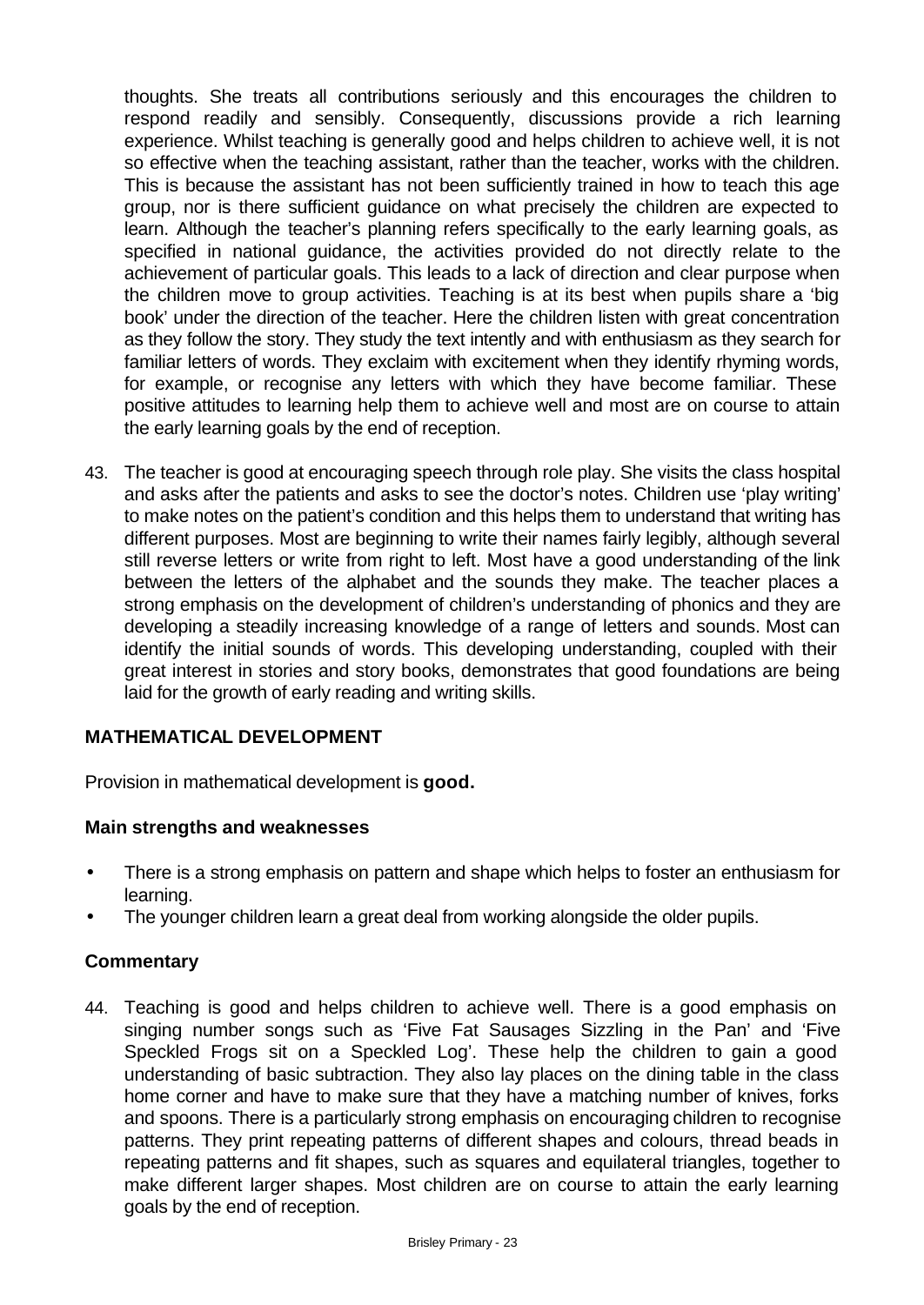45. It was very noticeable in one lesson that, although the reception year were engaged in a measuring activity that was appropriate to their particular stage of development, they were also taking in parts of the content of the activity in which the oldest pupils were engaged. The reception group were placing five pieces of ribbon in order from longest to shortest and were consolidating the vocabulary of mathematics through using terms such as 'shorter than' and 'longer than'. The older pupils were measuring in metres and centimetres. The younger ones took note and listened in to the activities of the older pupils. It was clear from discussions with the children that a considerable amount of incidental learning takes place and that they find working alongside the older ones stimulating. Several knew, for example, that the classroom could be measured in metres.

### *Insufficient teaching could be seen to form judgements about overall provision in the other areas of learning but each was sampled.*

- 46. The teacher's planning for the development of children's **knowledge and understanding of the world** is clear and follows national guidance for the development of early learning skills. Careful notes are kept of children's progress towards the early learning goals and these indicate that most are likely to attain the goals by the end of reception. Children have a well-developed sense of curiosity about their world and this is fostered satisfactorily in the classroom. Children are fascinated by the current project on 'Ourselves' and marvel at how they have grown over the past four years. They examine how different they are now from when they were first born and discuss how they started to become more independent when they were toddlers. Children enjoy using construction kits to build, for example, the witch's house described in the story book they studied in a literacy lesson. They learn about cultural traditions as they join in celebrations such as harvest festival, Christmas and Easter. They have good opportunities to study the natural world through the examination of insects or 'mini-beasts' and through growing plants in the classroom. Although the curriculum for this area of learning is planned thoroughly, activities lack excitement and are not particularly inspiring. Also there are very few visits to places of interest outside school, due largely to the high cost of transport from this isolated rural community.
- 47. The teacher has written good plans for promoting children's **physical development.**  These are organised into separate units of work to be taught each half term. Plans include precise details of what it is expected that children will learn during the course of each half term. Plans describe how children's physical development will be fostered through dance and gymnastics as well as how fine physical co-ordination, such as that needed for manipulating materials and handling tools, will be developed. One very good lesson was seen at the local swimming pool. Here the teaching was very good and children made very good progress in learning to swim. There is a strong emphasis on encouraging children to promote good health. Pupils learn what constitutes a healthy diet and participate in such activities as creating a model of a healthy meal and comparing this with an unhealthy plate of food. Fruit and vegetables are distributed free of charge each day and this helps to promote a healthy diet. Resources are limited and there are few opportunities for physical activities outdoors. Although this restricts learning opportunities, assessments of pupils' progress indicate that most are likely to meet the early learning goals by the end of reception.
- 48. The teacher's plans for promoting **creative development** indicate that this area of learning is taught systematically. Children have studied Van Gogh's self-portraits and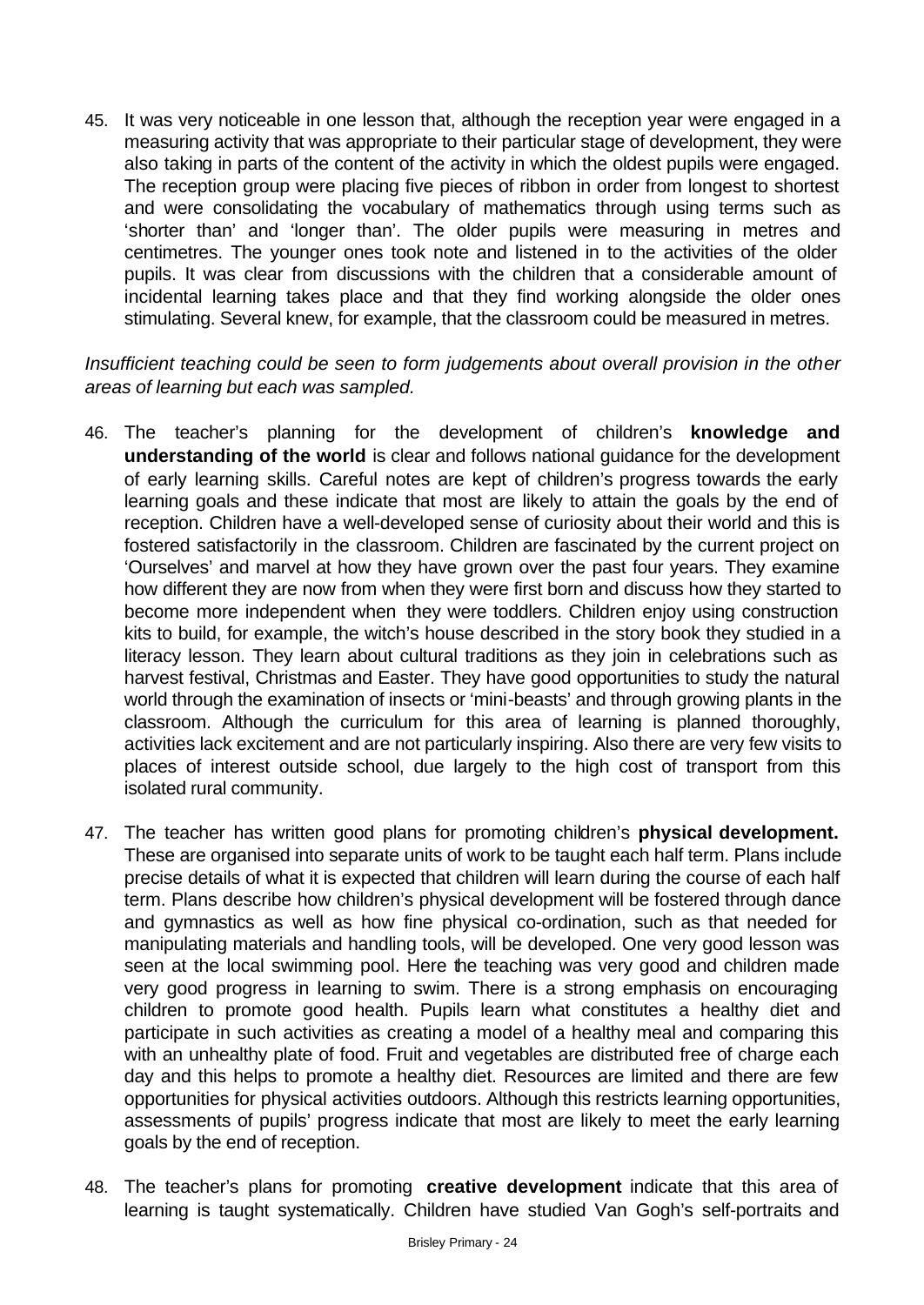have enjoyed studying their faces in mirrors before painting their own self-portraits. The work they produced was of good quality. They are introduced to a wide range of media and paint portraits in pastel crayons and charcoal as well as paint. Although no teaching of music was seen, it is clear from plans that singing, listening to music and creating musical compositions features strongly in the curriculum. Drama, role play and dance are also well represented but resources are inadequate to promote high quality teaching and learning. Although assessments of children's attainment indicate that most pupils are likely to attain the early learning goals, their achievement is constrained because learning areas are under-developed. Equipment in the role play areas, for example, is in short supply and is not of good quality.

# **SUBJECTS IN KEY STAGES 1 and 2**

## **ENGLISH AND MODERN FOREIGN LANGUAGE**

*English is reported in full and French was sampled.*

- 49. Pupils in Years 3 to 6 enjoy **French** lessons. Although insufficient work was seen to make judgements about overall provision, some very good teaching was observed. In a very good lesson for pupils in Years 5 and 6, the teacher maintained a brisk, business-like approach throughout the lesson. In this lesson many aspects of language were examined and compared with English, such as the influence of Norman French since 1066 and how in French the order of phrases is sometimes reversed, as in 'It is of what colour?' The words for French colours were explored and written on the whiteboard. With prompting the pupils realised that they had been written in the order of the colours in a rainbow. The teacher asked them to deduce therefore the meaning of, 'un arc-en-ciel'. The Dutch speaking pupils in the class were involved and they wrote under the French words, 'rood, oranj, geel, groen, blauw, paars, rose.' One pupil noted how blue in German was the same as the Dutch word. This was not just a very good French lesson, it was also a lesson that heightened pupils' understanding of language generally and promoted a fascination for the similarities and differences between different European languages.
- 50. A good lesson was seen in the class for pupils in Years 3 and 4 where the teacher played the guitar well to accompany the singing of French songs about days of the week. The pupils thoroughly enjoyed singing the catchy songs. At the end of the lesson the teacher consolidated learning by dismissing the class with, 'Au revoir, tout le monde', to which the pupils replied, 'Au revoir, madam, à bientôt.' In this class the pupils also answer the register in French and this helps to consolidate learning. They are also studying Turkey in geography and exchange greetings and sometimes answer the register in Turkish. It is clear that pupils are provided with a good introduction to the French language which prepares them well for studying the subject at their secondary schools.

### **English**

Provision in English is **good**.

### **Main strengths and weaknesses**

- Standards in reading for pupils in Year 6 are well above average; pupils develop a love of literature and many become avid readers.
- Pupils' spelling is not as well developed as it should be.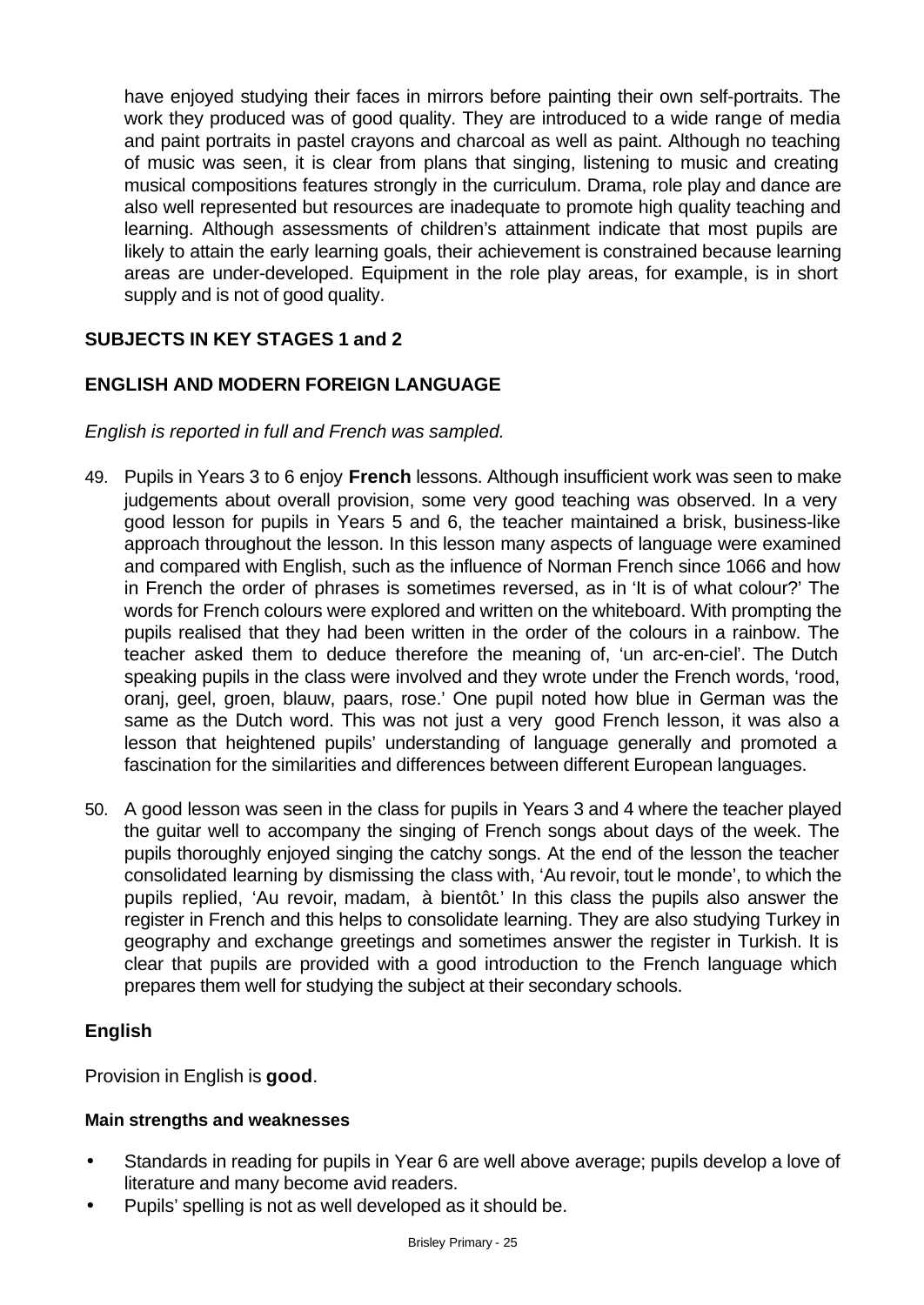- Pupils' achievement is good because teaching is effective but teachers do not always make good use of teaching assistants to support learning.
- Pupils do not always know exactly what they need to do to progress from one National Curriculum level to the next.
- Limited library facilities restrict opportunities for research skills.
- The co-ordinator provides good leadership and management and is determined to improve provision further.

- 51. Teaching is good and as a result all groups of pupils achieve well. By the end of Year 2, standards are likely to be above average in reading, speaking and listening. They are broadly average in writing. By the end of Year 6, standards are likely to be above average in speaking and listening and in writing and well above average in reading. Pupils particularly enjoy reading fiction and develop a broad knowledge of children's literature. Throughout the school, the quality of handwriting has improved since the last inspection so that by the end of Year 6 almost all pupils write in a joined and fluent style. There is a weakness, however, in spelling, particularly in Years 1 and 2. This is because there is not enough emphasis on the importance of accurate spelling in all classes. Opportunities are missed to dwell on the key vocabulary to be used in lessons and to explore spelling rules and the structure of words.
- 52. All groups of pupils achieve well because teaching and the learning opportunities, which are based on the National Literacy Strategy, are good in all year groups. Teachers have high expectations of all pupils. Groups of pupils of different capability, including those who are the most able, have work that is matched to their needs and is suitably challenging. Pupils with special educational needs make good progress towards the targets set for them. This is because lessons are well planned to take account of their specific needs. In most instances, these are met well, particularly in the teaching of small groups when taken out of class or when teaching assistants are used specifically to provide targeted support. However, there are occasions when support staff are present in lessons but are not used well enough to support pupils' learning. They sometimes adopt a passive role rather than one in which they are actively involved in supporting pupils.
- 53. Teachers manage pupils very well and communicate the purpose of lessons clearly. Classrooms are very well organised to promote effective learning. The practice of setting class and individual targets is effective and helps pupils know what they need to focus on in order to improve. However, teachers do not make sufficient reference to pupils' targets in lessons and the targets set are not always closely linked to National Curriculum levels of attainment. Consequently, pupils are not fully aware of exactly what they must do to move from one level of attainment to the next. Much of the marking of pupils' work throughout Years 1 to 6 is good and gives clear guidance for improvement as well as telling pupils what they do well. Pupils often take action in response and try to make their writing better. In some lessons, particularly in Years 1 and 2, there is not enough attention paid to spelling errors. As a result, there are some missed opportunities for all pupils to develop even higher standards of writing.
- 54. Teachers give pupils good opportunities to write for different purposes and introduce them to a wide range of texts. There is an appropriate balance between fiction, poetry and non-fiction in both reading and writing. Pupils are given clear guidance as to how the style and format of writing is adapted according to its intended audience. As a result, pupils demonstrate maturity in their approach to reading. Most read and speak very confidently, express their opinions strongly and write well for a range of purposes.
- 55. The school makes the best use of its limited accommodation to store and display reading materials. However, the lack of adequate library facilities means that pupils have too few opportunities to develop research skills as they should. Consequently, their achievement in reading for research purposes is no better than satisfactory.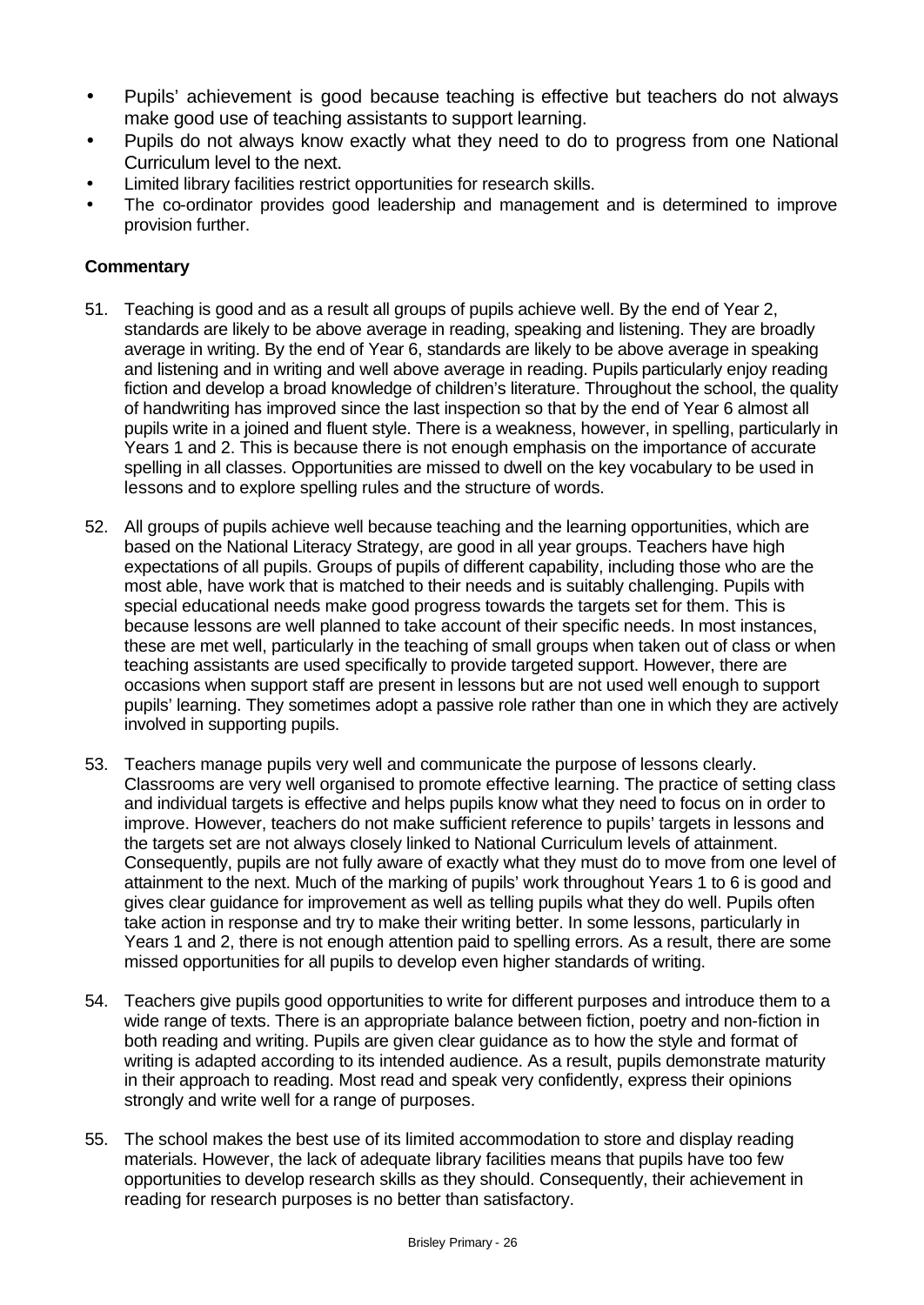56. The leadership and management of English are good and are firmly focused on exploring avenues for improvement. There has been good improvement in provision since the last inspection and standards are now higher than they were. The co-ordinator is knowledgeable and has a very secure understanding of what generates effective teaching and learning. However, she has not had sufficient opportunity, other than informally, to check the effectiveness of teaching and learning across the school. The school has recognised that the systematic monitoring of pupils' learning and achievement is a priority if weaknesses in provision are to be identified and standards are to be raised further.

### **Language and literacy across the curriculum**

57. There are good opportunities for pupils to use and develop their language and literacy skills in other subjects, such as note taking in science and the use of literature in personal, health and social education and history. Pupils in Years 5 and 6, for example, read first-hand accounts of children working in mines in Victorian times and write from the points of view of evacuees in World War Two. In Years 1 and 2 pupils increase their skills in geography while reading and writing about a fictional island in Scotland. Through this writing they deepen their knowledge and understanding in these other subjects as well as improving their reading and writing skills.

## **MATHEMATICS**

Provision in mathematics is **good.**

### **Main strengths and weaknesses**

- Pupils achieve well and most attain standards that are above average.
- The work that pupils in Years 5 and 6 produce is very neatly presented and the work is of good quality.
- Teaching is generally good and there are examples of excellent teaching for pupils in Years 5 and 6.
- Teaching assistants do not always have the skills required to teach groups effectively.

- 58. By the end of Year 2, and again by the end of Year 6, pupils are likely to attain standards that are above average. This represents good improvement since the last inspection when standards were average. Teaching is good and this helps pupils to achieve well. Teachers are particularly good at motivating pupils. As a result, pupils develop a serious approach to work and have very positive attitudes to learning. Pupils develop a wide mathematical vocabulary and use terms accurately. They are good at recalling number facts and most of the older pupils know their multiplication tables. They use this knowledge well when solving problems.
- 59. Pupils' exercise books are neat and tidy. They also file their work carefully in folders. These include a good contents page so that each aspect of the subject can be accessed readily. The folders also include clear targets such as, 'I can divide decimals' and teachers liaise with pupils to highlight such statements when the pupils have achieved the target. This helps to demonstrate attainment and progress clearly. However, these targets sheets are the same for each pupil in the year group and are not tailored specifically to suit individual needs. Pupils cover a wide range of mathematical topics. They describe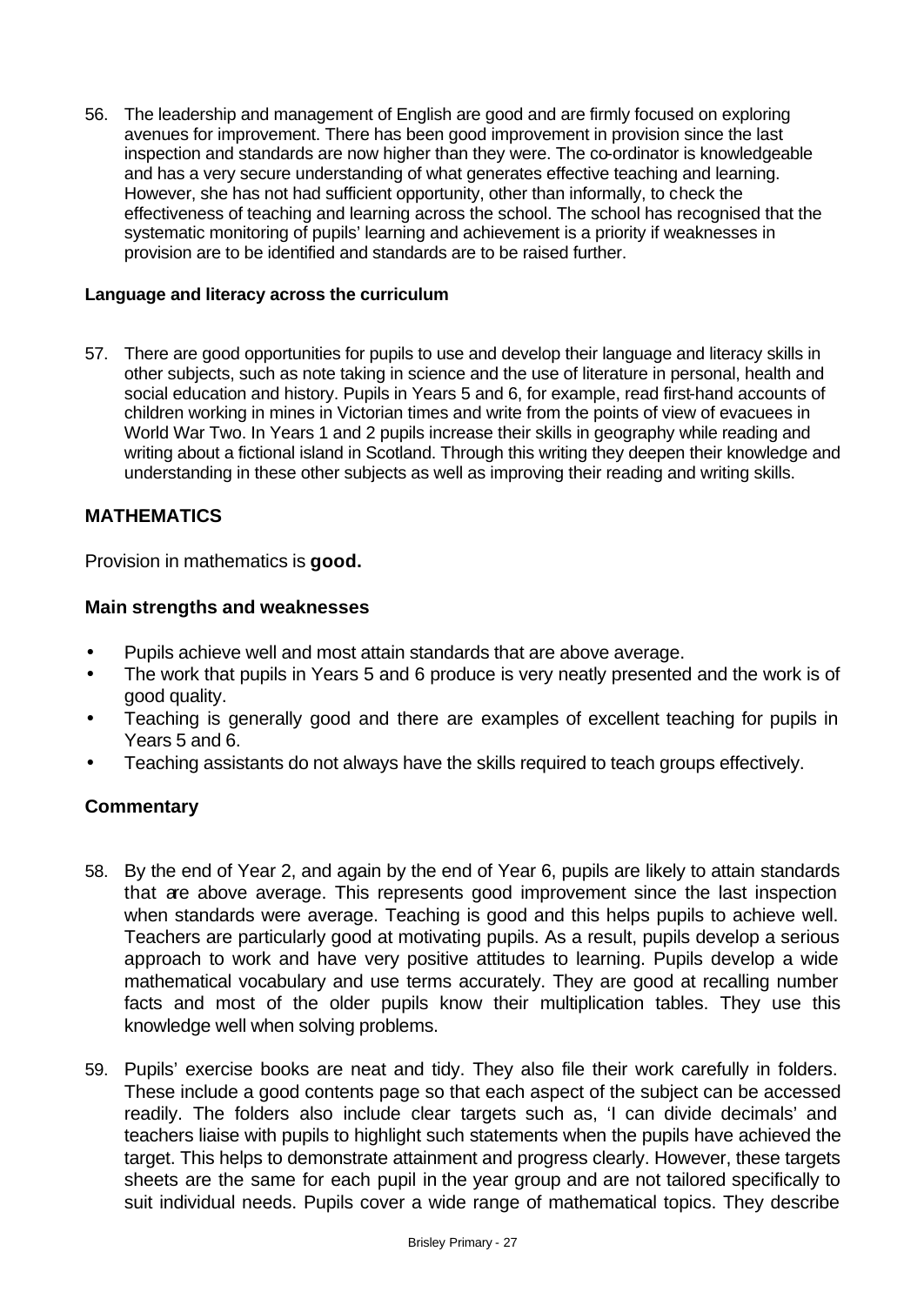the properties of two- and three-dimensional shapes accurately. They use mathematical vocabulary with precision. They carefully colour shapes that they have fitted together in complex patterns or tessellations and have produced good work on reflective symmetry.

- 60. Teaching is good and skills are taught systematically. Teachers mark pupils' work thoroughly and the best marking shows pupils where they have gone wrong and how they can correct their mistakes. Some teachers also seize opportunities to correct inaccurate spelling and insist on a high quality of presentation. This indicates that most teachers maintain high expectations of pupils' performance. Homework is a regular feature of pupils' work and includes colouring work to illustrate data or patterns in number or work on using calculators. Some of the homework activities are quite time consuming and their completion at home helps to ensure that teaching time in class is used to best effect. Teachers modify tasks to match the learning needs of different groups within each class and this helps all groups to achieve success. Teaching is particularly imaginative and exciting in Years 5 and 6. Here lessons proceed at a very brisk pace and pupils' progress accelerates rapidly.
- 61. Teaching assistants often take groups of pupils, usually lower attaining pupils, for activities in the hall. The quality of teaching for these groups is usually at least satisfactory but there are occasions when the time is not used as productively as it could be. Also the materials used are not always entirely in tune with pupils' learning needs. In one lesson on fractions, for example, the activity was largely a paper and pencil exercise whereas the pupils needed a great deal of practical work involving cutting up cakes, apples, pizzas or pies and sharing the pieces equally to answer such questions as, 'I have two apples and five children. If I shared them equally, what fraction of the apples would each child have?' Such practical activities, designed to develop an understanding of the relationship between fractions and dividing equally, are under-emphasised and this restricts the progress that pupils make.
- 62. The leadership and management of the subject are satisfactory. The headteacher has accepted responsibility for managing the subject and being accountable for the standards that pupils attain but she has a heavy teaching commitment as well as many administrative responsibilities so finds it difficult to dwell specifically on improving provision in this subject. However, communication between staff is very good and as a result there is a great deal of informal monitoring. This revealed, for example, that the marking of pupils' work was not always followed up; pupils got things wrong and nothing was done about it. As a result the school's marking policy was adjusted so that teachers were able to identify weaknesses in pupils' understanding more clearly and were in a better position to take the necessary remedial action. Also the school has begun to analyse test results more systematically in order to identify areas of weakness. The school places great emphasis on learning multiplication tables. Pupils prepare for a rigorous individual test in the headteacher's study. Those who pass are awarded a prestigious badge which they wear with great pride. This helps to maintain pupils' enthusiasm for learning basic skills. The school has facilitated a good course for parents called 'Keeping up with the Children', where parents have visited the school for a series of six lessons on how mathematics is taught. This was popular and helped to develop the partnership in learning between home and school.

### **Mathematics across the curriculum**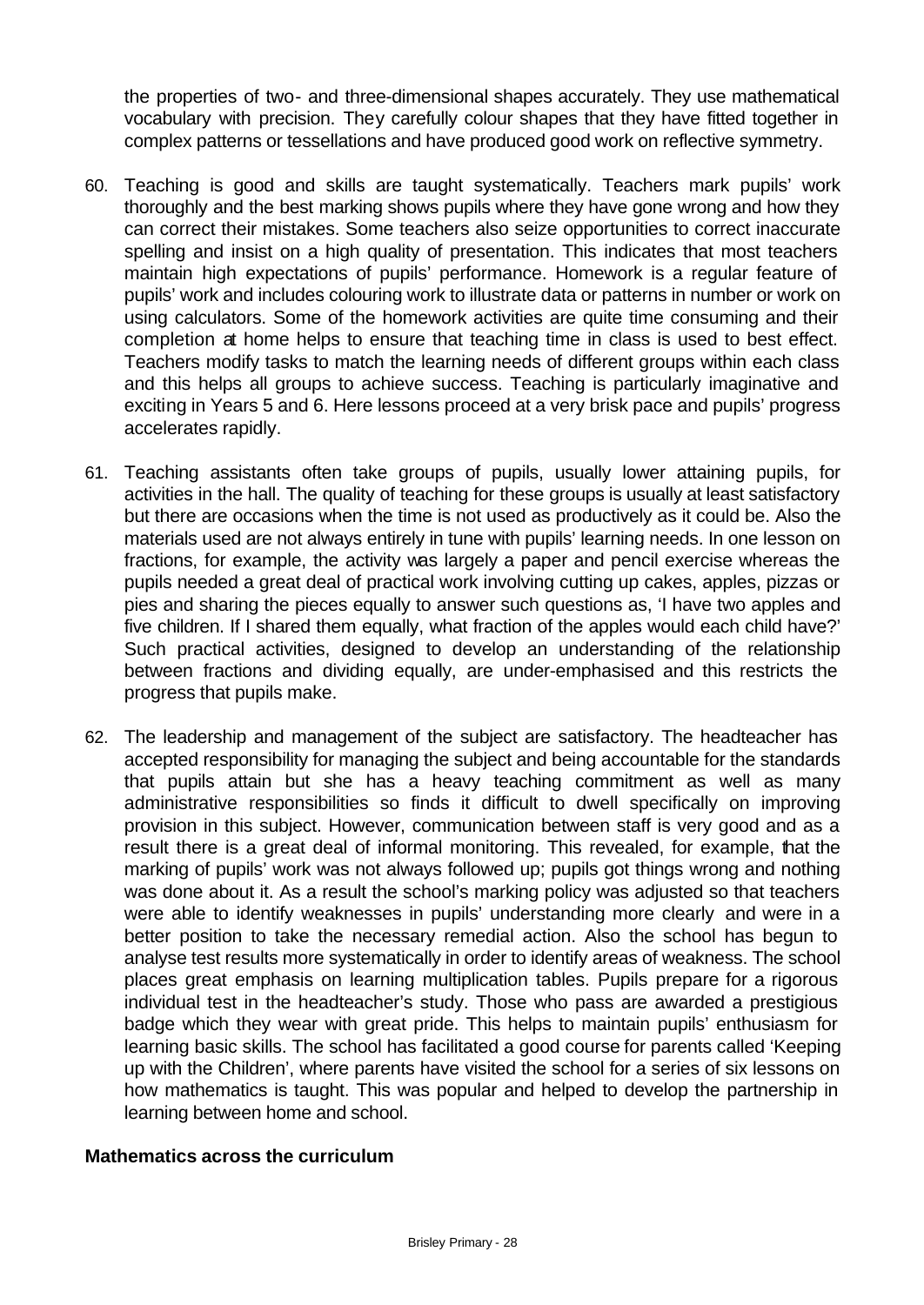63. There are good opportunities for pupils to practise, consolidate and extend their mathematical skills in other subjects. In science, for example, pupils record data from measuring evaporation rates and pupils create graphs of, for example, how many sit-ups they can complete in a minute. In geography, pupils use their understanding of coordinates to plot specific points in map-work exercises. Pupils in Years 1 and 2 use force meters to measure the amount of 'pull' it takes to drag loads over different surfaces. They understand that they are measuring force in units called Newtons. However, opportunities are missed to collect everyday data about the weather, for example, in order to create charts and graphs to illustrate and interpret findings.

# **SCIENCE**

Provision in science is **good.**

### **Main strengths and weaknesses**

- By the end of Year 6 pupils attain standards that are above average.
- Teaching is generally good and stimulates a keen interest in the subject.
- The subject is led and managed well by the enthusiastic co-ordinator.

- 64. Pupils' achievement is satisfactory in Years 1 and 2 and good in Years 3 to 6. Most pupils are likely to attain standards that are average by the end of Year 2. Standards are likely to be above average by the end of Year 6 and this represents good improvement since the last inspection when standards were average. Pupils in Year 6 have a good understanding of the water cycle and explain clearly that the fresh glass of water that had just been drawn from the tap may in fact have been drunk by the dinosaurs. They were amazed to see the plate of salt crystals that remained after the water in their saturated solution had evaporated. There were gasps of awe as they studied the crystals under the computerised microscope and examined the symmetrical beauty of each.
- 65. Teaching is satisfactory for pupils in Years 1 and 2 and good in Years 3 to 6. The teaching for pupils in Years 1 and 2 tends not to involve enough first-hand practical work. In a lesson on growing up, for example, pupils were required to write sentences about the differences between babies and children of their own age. This was not very exciting. In contrast pupils in Years 3 and 4 enjoyed a good lesson where they conducted experiments to see how to make bulbs, in a variety of circuits, glow more brightly. They were very good at controlling all but one of the variables they had identified and conducting the tests fairly. Here the teacher maintained high expectations of pupils' ability to understand the complexities of electrical circuits. She explained clearly how the delicate filament in bulbs glowed when a current was passed through it and how the bulb would blow if the current was too strong. She related this to the fuse box at home and how too much electrical force could overload the circuit and break the fuse wire. Pupils examined the 2.5 voltage mark on a bulb and concluded that their circuit, which included two 1.5 volt cells, would probably be all right but that a 4.5 volt battery would almost certainly blow the bulb.
- 66. The style of teaching for pupils in Years 5 and 6 is particularly effective because in many lessons across the curriculum the teacher insists on pupils using information to make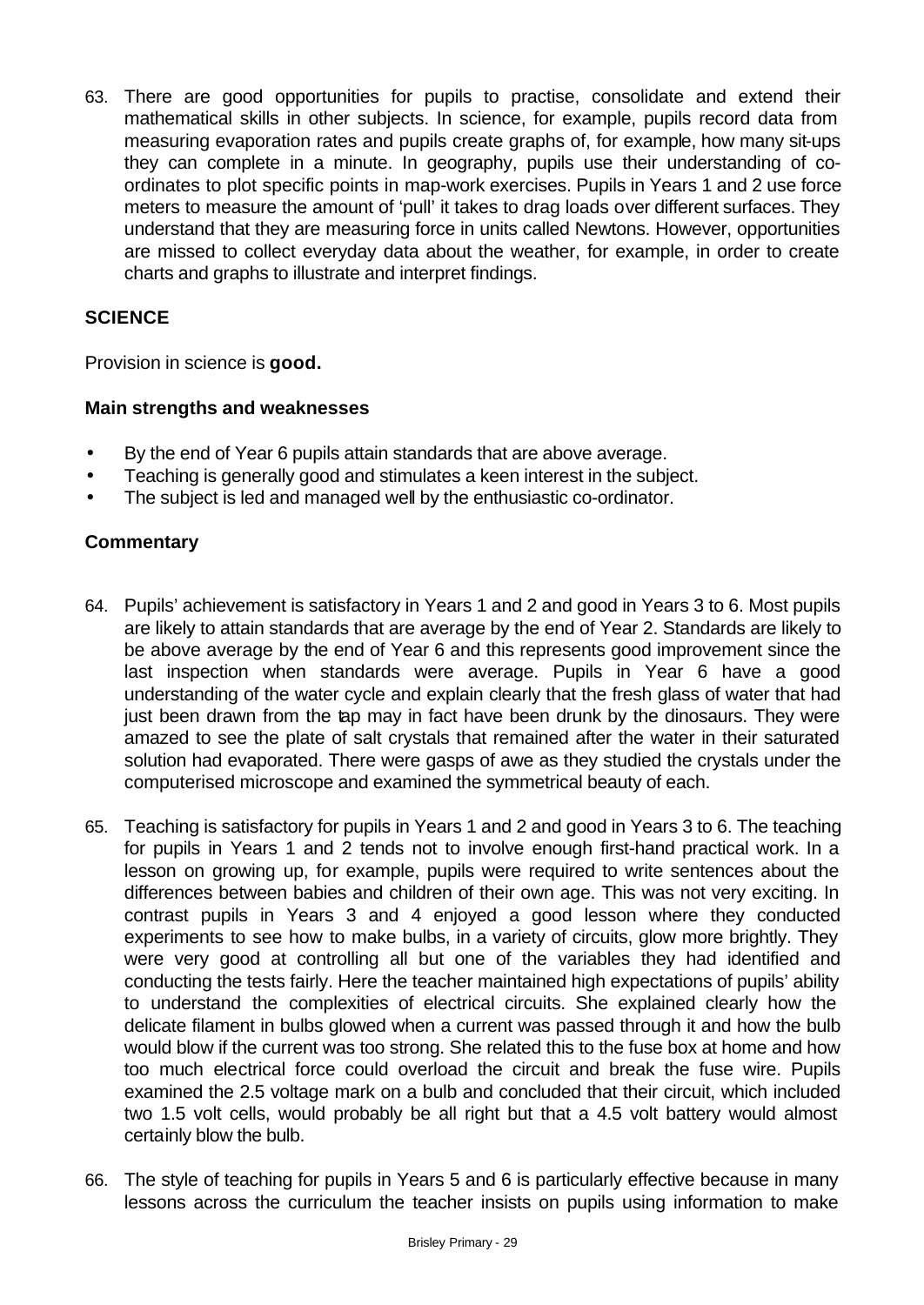deductions to solve all manner of everyday problems. She also insists that pupils give clear, accurate explanations of phenomena. When discussing evaporation she confronted the pupils with her observation, 'So the water disappears. Is that right? Come on you should all be having a real go at me. Who can offer a proper explanation?' and 'So water boils at 100 degrees centigrade. If we keep heating it will it get hotter and hotter? Will it reach, perhaps, 150 degrees, 200 degrees? Come on, you have the knowledge to answer this.' and 'Why doesn't it rain salty water?' In one very good lesson in Years 5 and 6 pupils quickly learned a little song, 'The Brisley Boogie Woogie' to help them remember facts about evaporation, condensation, precipitation and saturation. This lively teaching promoted highly effective learning and was great fun for all involved.

67. The subject is well led and managed. The subject leader has helped to forge very strong links with the high school. Resources were identified as an area of weakness and the high school, which has specialist science status, funded a good bank of resources, including such items as a skeleton, three-dimensional models of parts of the human body, and videos and 'big books' that are loaned to local primary schools. Pupils in Year 6 visit the high school for a science day prior to their transfer. Last term they studied forensic science and had to examine clues such as hair and powder under a microscope as part of a crime solving exercise. In March 2003 all pupils in Years 3 to 6 visited the Science Museum in London. The school reports that this was a wonderful experience which did much to generate enthusiasm for the subject. They also visit the 'hands on' science museum in Norwich and talk knowledgeably about what they learned there. Scientists from industry visit the school and conduct experiments with children, such as using powerful microscopes to examine the iron in cornflakes and how the iron in orange juice is neutralised by tea. The subject leader also organises a science afternoon where all pupils engage in a very wide range of experiments from examining air currents to heating eggs in the microwave oven. The co-ordinator is enthusiastic about the subject. This enthusiasm is infectious and is in part responsible for the high standards that the school often attains in national tests.

## **INFORMATION AND COMMUNICATION TECHNOLOGY**

Provision in information and communication technology (ICT) is **satisfactory.**

### **Main strengths and weaknesses**

- Problems with equipment restrict opportunities for teaching and learning and have a detrimental effect on pupils' achievement.
- Resources for ICT are inadequate.
- Teachers are enthusiastic and prepare lessons well so that pupils enjoy using computers and work well together on them.

## **Commentary**

68. Standards are at the level expected nationally in Years 2 and 6, and pupils' achievement is satisfactory. This represents good improvement since the last inspection in the standards that pupils attain. Basic skills in using computers are now at the level they should be. Pupils have a good understanding of the use of technology beyond school and in everyday life and the purpose it serves. The range of learning opportunities now meets the requirements of the National Curriculum.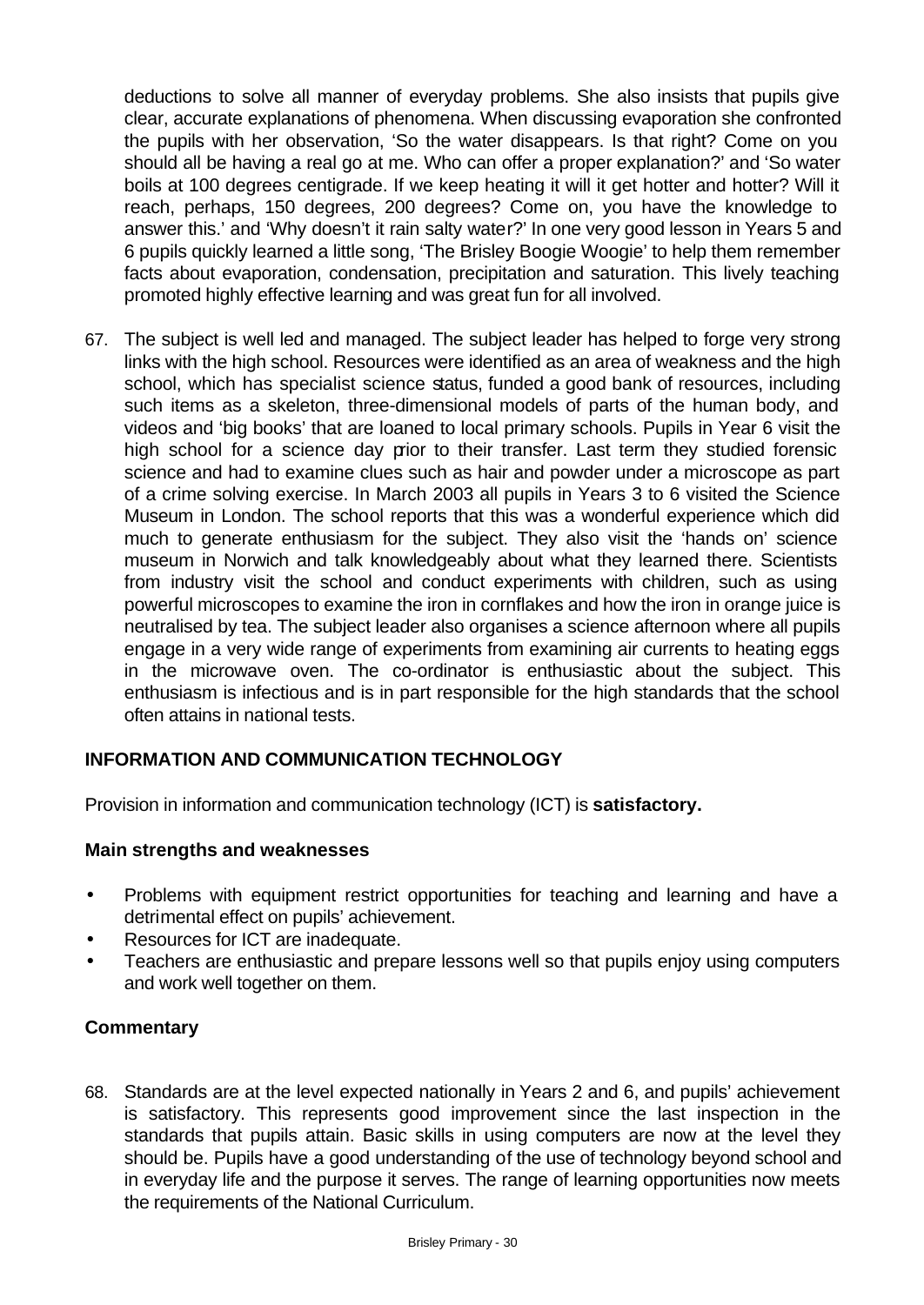- 69. The quality of teaching overall is satisfactory and there are examples of teaching and learning that are particularly effective. Teachers know what to teach and when to teach it. They demonstrate skills effectively and show pupils how programs can be used to support learning. Lessons are well prepared. From the start of this term, the time-table has been adjusted to allow whole class teaching. At lunchtime on Mondays all the school's computers are moved into the hall where groups take it in turns to learn specific skills. This allows the co-ordinator to teach specific skills systematically to a whole year group at the same time. However, there are occasions when this hall time is not used to maximum effect. For example, when the teacher is overlong in demonstration and discussion there is too little time for pupils to practise what has been taught. Consequently, progress is slower than it should be.
- 70. Teachers are enthusiastic and motivate pupils well. As a result, pupils enjoy using the computers and this encourages them to work hard. They share machines well, and working together in this way contributes effectively to their personal development. All pupils achieve equally in lessons regardless of their ability, gender or background because the support from teachers is effective and teachers are sensitive to the varying learning needs of each individual within the class.
- 71. The overall quality of provision is restricted by the unreliable quality of the existing equipment and the limited resources. This significantly restricts opportunities for teaching and learning and means that standards are not as high as they could be. The school is doing its best within the constraints of its budget to improve resources. A new set of pupils' workbooks has been purchased to check knowledge, understanding and skills in Years 3 to 6 and some new equipment, including laptop computers, has been ordered.
- 72. Leadership and management are satisfactory. The subject leader is enthusiastic and works hard to support colleagues. Since the last inspection, planning has improved and teaching guidelines ensure teachers build pupils' computer skills systematically over time. This has brought about improvements, particularly in the development of basic skills. Standards have risen, but there is not a close enough focus on developing teaching and learning, through systematic monitoring, in order to lift standards to a higher level and to increase the use of the pupils' skills in other subjects.

### **Information and communication technology across the curriculum**

73. Classroom computers are used satisfactorily in lessons to support pupils' work, mainly in English and mathematics and in some other subjects such as history. This gives pupils adequate opportunities to practise ICT skills and to develop knowledge and understanding in other subjects through the use of computers. The further development of skills, knowledge and understanding is restricted by a shortage of computer programs. The school recognises that this aspect of provision is in need of improvement and some ways of achieving this are already under consideration.

### **HUMANITIES**

*History and geography were sampled. Religious education was inspected separately as the school is a voluntary aided Church of England school.*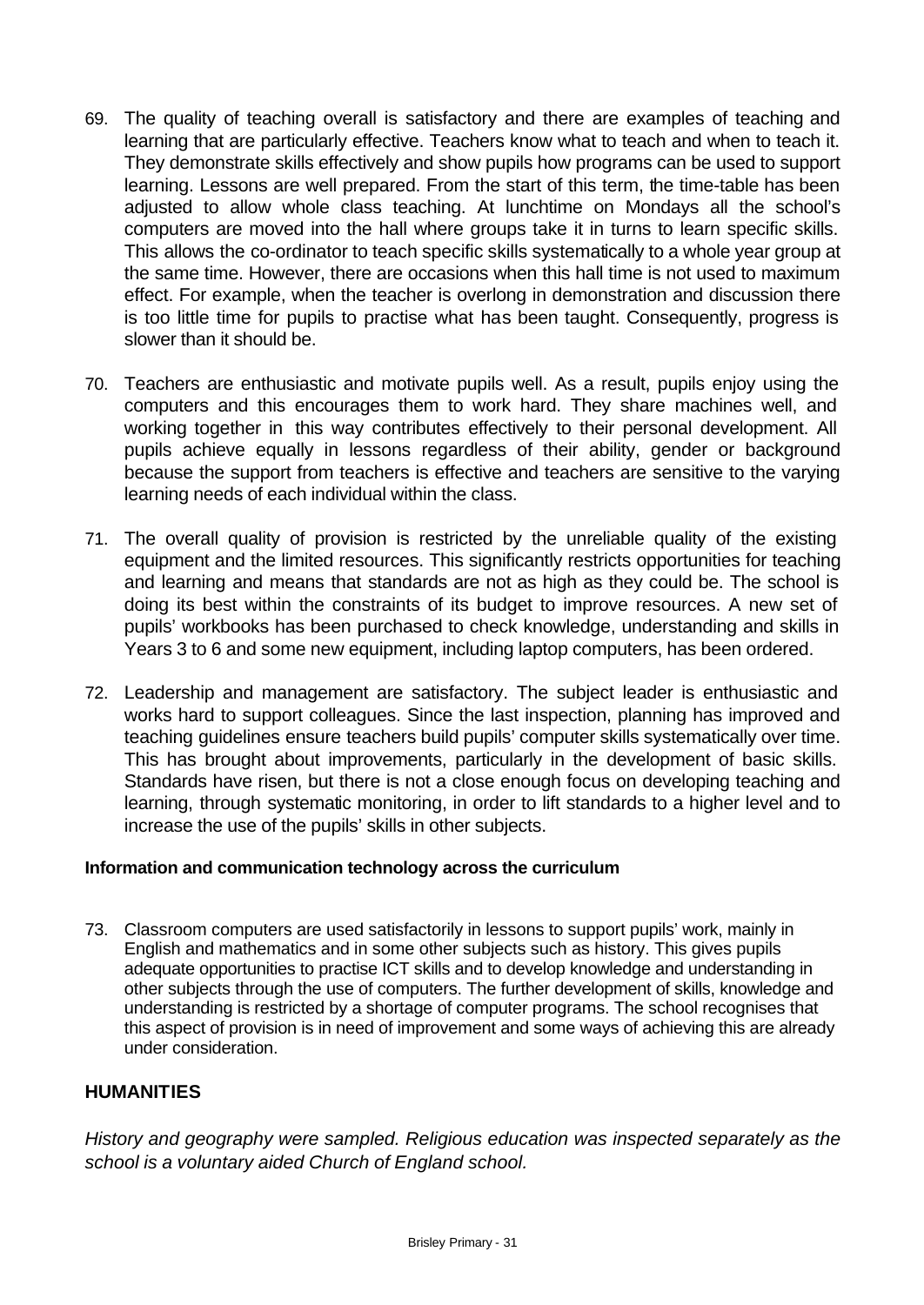- 74. In **history,** standards are at the level expected nationally in Year 6 as they were at the last inspection. Pupils develop a good sense of chronology and engage satisfactorily in historical enquiry through their study of a range of topics including the Ancient Egyptian, Tudor and Victorian periods, as well as local history. Evidence from pupils' work and from the one lesson observed indicates that standards in Years 1 and 2 have improved since the last inspection and are now at the level they should be.
- 75. Not enough lessons were seen to make a secure judgement about the overall quality of teaching and learning. However, very good history teaching was seen in both Years 3 and 4 and in Years 5 and 6. What made the lessons very good were the very effective questioning, very good explanations and use of resources that challenged and captivated pupils' interest so that they began to visualise what life was like at a particular time in the past.
- 76. In Years 3 to 6, samples of pupils' work indicate that standards in **geography** have been maintained since the last inspection at broadly average levels. Good work was seen in Years 3 and 4 where pupils were studying Turkey. This included a simulated visit to the town of Icmeler. Good links were made with religious education when pupils studied the religion of the Turkish people, as well as their customs and beliefs. Good links were made with art and design as pupils studied the traditional patterns woven into kilims, how the material derives from silk worms and the dyes are extracted from roots and berries. The pupils in this class also answered the register in Turkish, further consolidating their knowledge of European languages. A good lesson was seen in Years 1 and 2. Here good links were made with literacy as pupils studied the differences between their locality and a Scottish island, which featured in one of their favourite series of story books about the imaginary isle of Struay. Pupils had a good understanding of the principal features of their area including 'milking cows and barns'. They know the name of their village, the county they live in and how to find their locality on a map. They enjoy studying maps and identifying features such as rivers, roads and mountains. There is every indication that standards are broadly in line with what is expected of pupils in Year 2. This represents an improvement since the last inspection when standards were below average in this age group.
- 77. Curricular planning in both history and geography is much improved since the last inspection and is based on national guidance. A strength of provision is the range of visits and field studies to venues such as the Kingswood Centre, Walsingham and Houghton Hall as well as to the immediate locality. These additional opportunities provide good enrichment and help to bring history and geography to life.

## **CREATIVE, AESTHETIC, PRACTICAL AND PHYSICAL SUBJECTS**

*Art and design, music and physical education were sampled. Design and technology was not inspected.*

78. There is clear evidence from displays and collections of pupils' work that **art and design** is well established in the school's curriculum. In Years 1 and 2 pupils use different media to fashion good self-portraits in paint, charcoal and pastel crayons. They study the work of different artists and use these as inspiration for their own work, such a delicately painted watercolour landscapes and seascapes based on a study of the Impressionists. Pupils in Years 3 to 6 extend work on portraits by studying the effects of aging and using photographs as a starting point for their own drawings and paintings. Pupils in Years 5 and 6 have painted bold, colourful work inspired by the paintings of Paul Gaugin. They use their skills well to illustrate project work that covers many subjects. As part of a 'People in Action' topic, a professional artist, an exparent, visited the class of the older pupils to demonstrate techniques that gave the impression of movement in drawings. This expert input was valuable in enhancing pupils' skills.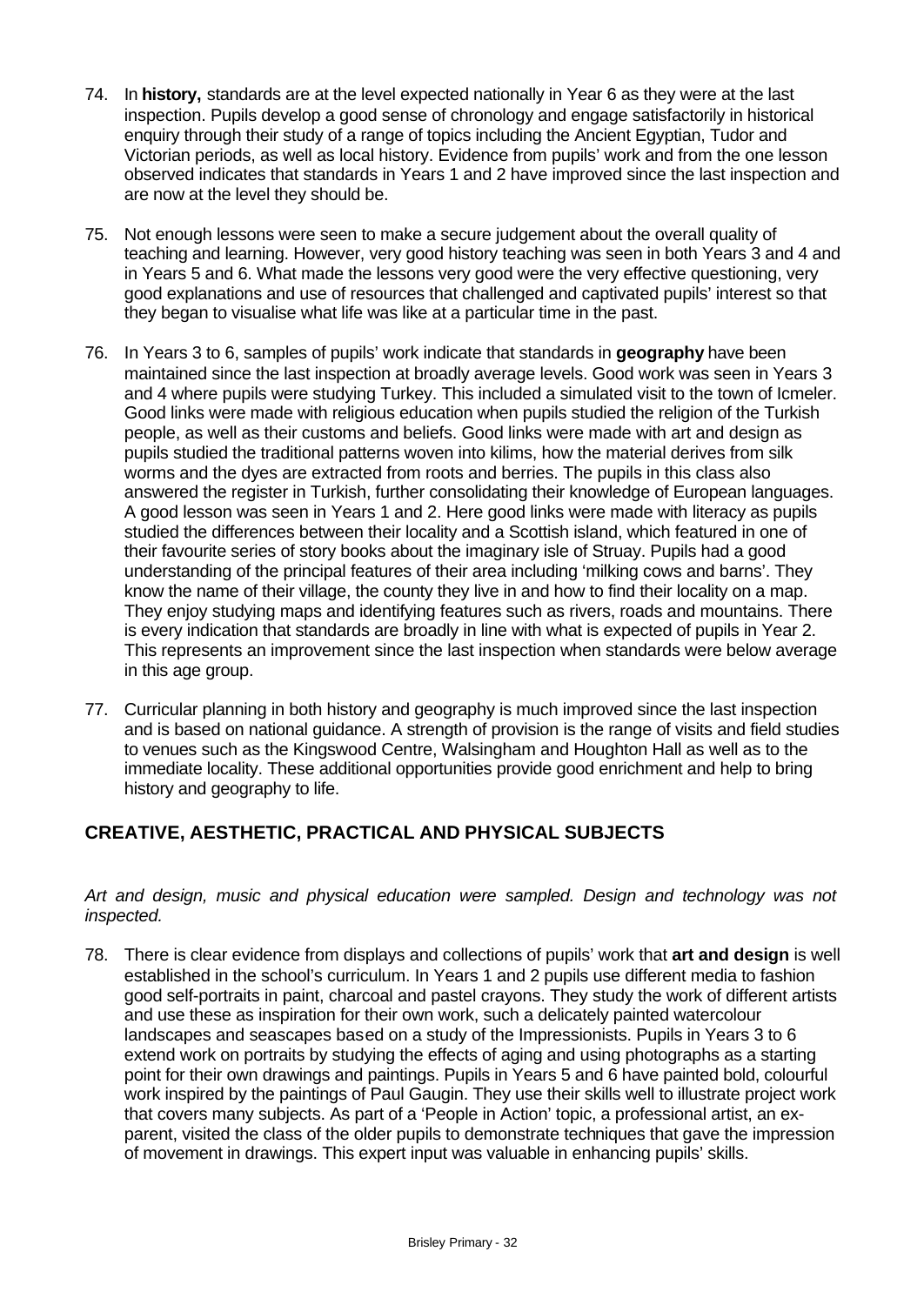- 79. It was not possible to see any lessons in **physical education** in the school but swimming at the local swimming pool was inspected. In the swimming lesson for pupils in Years 3 to 6, almost all pupils demonstrated skills that were well above those expected nationally. They responded to activities with sportsmanlike behaviour and eagerly worked to improve their skills. Pupils' very good attitudes, behaviour and relationships contributed much to their learning and the amount of work that they covered. By the end of Year 6, all pupils successfully swim the nationally expected 25 metres unaided and the vast majority swim a good deal further with well developed techniques and styles.
- 80. A suitable range of activities is planned for pupils' physical education, covering all the required aspects of the subject. Teaching and learning were excellent in the lesson observed, taken by teaching assistants and parents under the expert guidance and supervision of the local pool instructor. Very high expectations were evident and all adults worked very effectively as a team so that not a minute was wasted either poolside or in the water. As a result, pupils made very good progress in a short space of time.
- 81. The co-ordinator provides good leadership and is particularly successful in facilitating teamwork, including teachers, support staff, parents and professional coaches. She ensures that a good range of additional activities, including football and cricket, is available to pupils to enhance the opportunities provided in the day-by-day lessons. She has recently entered the school into a county-based sports training programme, which will provide additional opportunities for pupils in Years 3 to 6 to learn hockey and short tennis. The biennial residential visit for the pupils in Years 5 and 6, for example, provides good opportunities for all pupils, including the most talented, to undertake physical activities such as rock climbing, orienteering, caving, archery and fencing. The school hall and the outside hard and extensive grassed areas give satisfactory support to the curriculum.
- 82. **Music** was sampled by observation of lessons and listening to singing in assemblies. In the lessons seen in Years 1 and 2 and in Year 3 and 4, the standard of pupils' work was above the level expected nationally, which is an improvement since the last inspection. This, and the quality of singing in assemblies, indicates that pupils achieve well in music, particularly in singing. Insufficient evidence was gathered to make a secure judgement on the standards in Year 6. The outcomes in the standards of work indicate that the overall quality of teaching and learning is now good.
- 83. In the Year 1 and 2 lesson, the teaching of basic skills in learning to differentiate between long and short sounds prepared pupils well for a composition activity. The class teacher and teaching assistant worked well together to maintain a good level of involvement of all pupils and to ensure that those who needed it were given additional support to participate. In the Year 3 and 4 lesson, pupils sang well with clear diction and good use of dynamics. The lesson prepared pupils satisfactorily for a school performance.
- 84. There has been good improvement in the school's planning, which was poor at the last inspection. There is now clear guidance for the systematic and progressive development of skills. The present co-ordinator has had responsibility for the subject since the start of term and is currently evaluating provision. Her involvement in checking teaching and learning is informal at this stage. The school has recognised the need for more systematic monitoring to give a clear direction for further development.

### **PERSONAL, SOCIAL AND HEALTH EDUCATION AND CITIZENSHIP**

### *Provision in this area was sampled.*

85. One excellent lesson was seen in Years 5 and 6. In this lesson, the subject of stealing in school, and the consequences for victims and the community, was handled skilfully and sensitively by the teacher. She made excellent use of pupils' work in literacy by selecting a passage which provided opportunities to explore a wide range of social issues and emotions.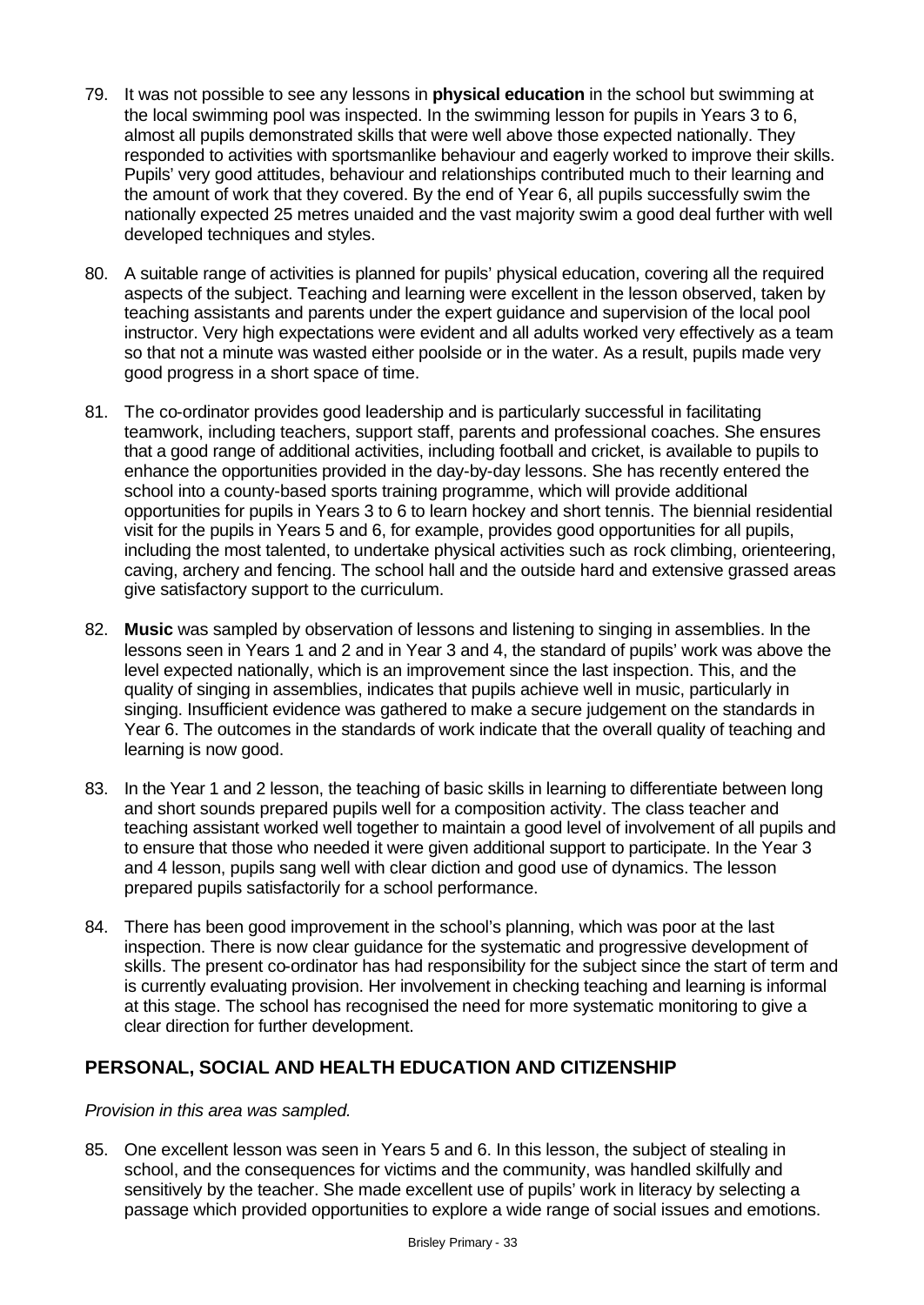She challenged pupils' thinking through the use of very good questioning strategies. She gave pupils the opportunity to share their responses with a partner. Pupils were incensed by the injustice suffered by the main character and empathised with her distress, prompting responses such as, 'It makes you want to cry, really, first being unjustly accused and then the relief when you are proved innocent.'

- 86. The school sees pupils' personal development as a pivotal part of its work. Its very caring atmosphere supports pupils' personal development well. The range of opportunities for personal, social and health education is good and includes work on diet, health, sex and relationships education, the dangers of drugs misuse and personal safety as well as emotional health and well-being.
- 87. The school helps pupils to develop a safe and healthy life-style, gain confidence and develop excellent relationships. Pupils' involvement with the school council provides a good opportunity for them to experience democracy at first hand and to feel valued as school citizens. Citizenship and a sense of responsibility are further developed through the good opportunities for pupils to take responsibility for jobs around the school and to support the work of charities.